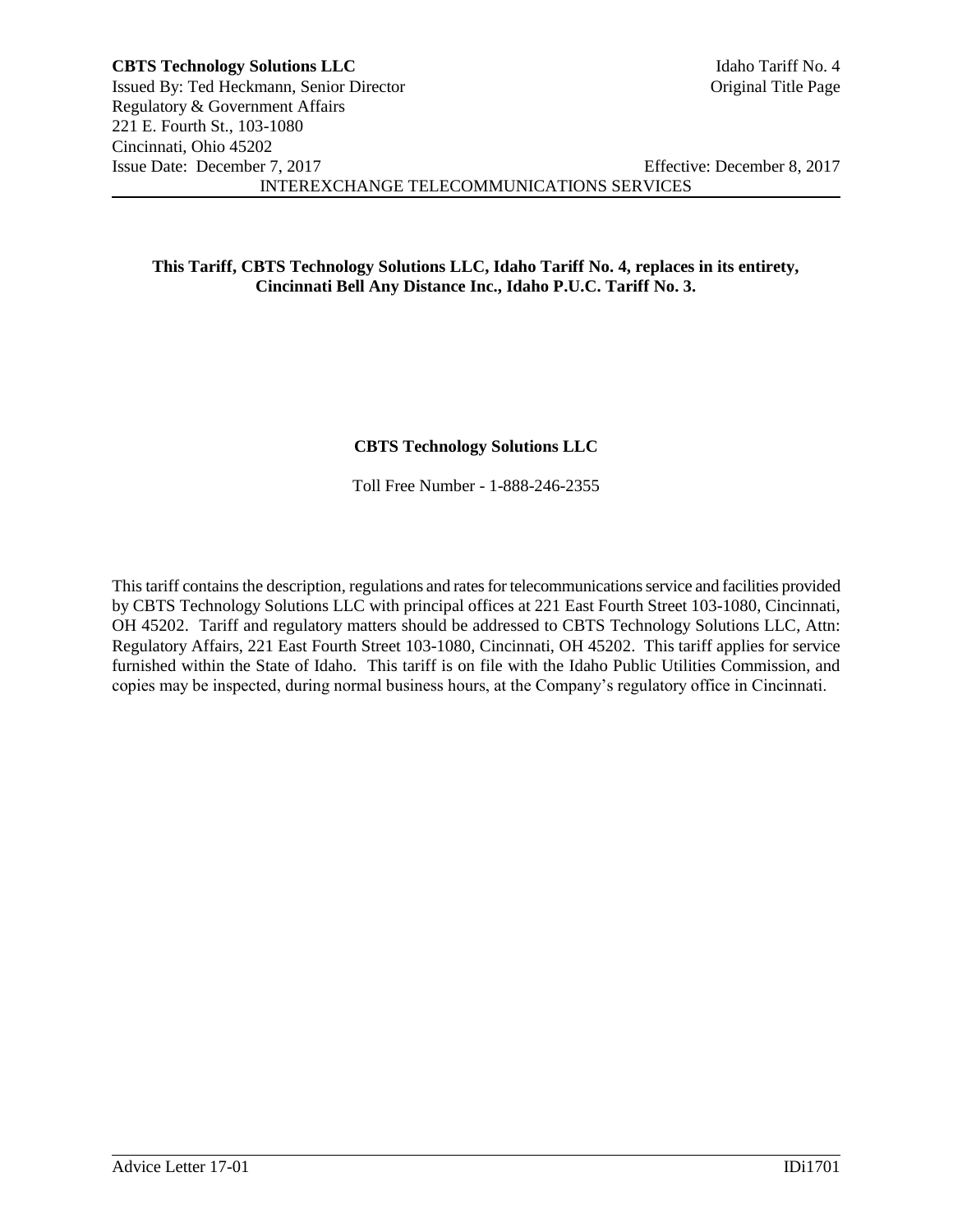### **CBTS Technology Solutions LLC** Idaho Tariff No. 4

Issued By: Ted Heckmann, Senior Director Original Page 1 Regulatory & Government Affairs 221 E. Fourth St., 103-1080 Cincinnati, Ohio 45202 Issue Date: December 7, 2017 Effective: December 8, 2017 INTEREXCHANGE TELECOMMUNICATIONS SERVICES

### **CHECK SHEET**

Pages of this tariff, as indicated below, are effective as of the date shown at the bottom of the respective pages. Original and revised pages, as named below, comprise all changes from the original tariff and are currently in effect as of the date on the bottom of this page.

| <b>PAGE</b>    | <b>REVISION</b>   |        | <b>PAGE</b> | <b>REVISION</b> |        | <b>PAGE</b> | <b>REVISION</b> |
|----------------|-------------------|--------|-------------|-----------------|--------|-------------|-----------------|
|                | <b>Title Page</b> | $\ast$ | 28          | Original        | $\ast$ |             |                 |
| 1              | Original          | $\ast$ | 29          | Original        | $\ast$ |             |                 |
| $\sqrt{2}$     | Original          | ∗      | 30          | Original        | $\ast$ |             |                 |
| 3              | Original          | $\ast$ | 31          | Original        | $\ast$ |             |                 |
| $\overline{4}$ | Original          | $\ast$ | 32          | Original        | $\ast$ |             |                 |
| 5              | Original          | $\ast$ | 33          | Original        | $\ast$ |             |                 |
| 6              | Original          | $\ast$ | 34          | Original        | $\ast$ |             |                 |
| $\tau$         | Original          | $\ast$ | 35          | Original        | $\ast$ |             |                 |
| 8              | Original          | $\ast$ | 36          | Original        | $\ast$ |             |                 |
| 9              | Original          | $\ast$ |             |                 |        |             |                 |
| 10             | Original          | $\ast$ |             |                 |        |             |                 |
| 11             | Original          | $\ast$ |             |                 |        |             |                 |
| 12             | Original          | $\ast$ |             |                 |        |             |                 |
| 13             | Original          | $\ast$ |             |                 |        |             |                 |
| 14             | Original          | $\ast$ |             |                 |        |             |                 |
| 15             | Original          | $\ast$ |             |                 |        |             |                 |
| 16             | Original          | $\ast$ |             |                 |        |             |                 |
| 17             | Original          | $\ast$ |             |                 |        |             |                 |
| 18             | Original          | $\ast$ |             |                 |        |             |                 |
| 19             | Original          | $\ast$ |             |                 |        |             |                 |
| 20             | Original          | $\ast$ |             |                 |        |             |                 |
| 21             | Original          | $\ast$ |             |                 |        |             |                 |
| 22             | Original          | $\ast$ |             |                 |        |             |                 |
| 23             | Original          | $\ast$ |             |                 |        |             |                 |
| 24             | Original          | $\ast$ |             |                 |        |             |                 |
| 25             | Original          | $\ast$ |             |                 |        |             |                 |
| 26             | Original          | $\ast$ |             |                 |        |             |                 |
| 27             | Original          | $\ast$ |             |                 |        |             |                 |

\* - indicates those pages included with this filing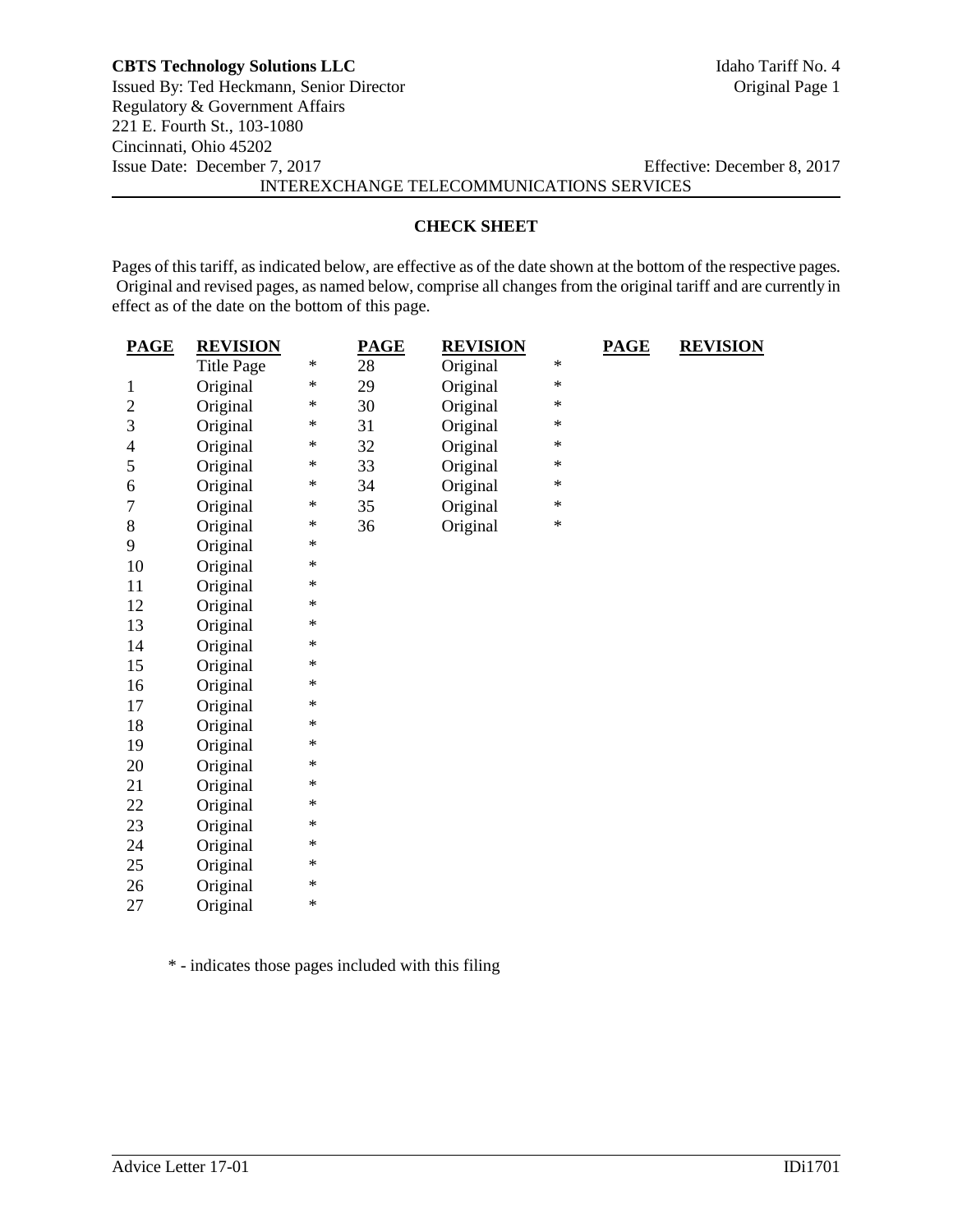# **TABLE OF CONTENTS**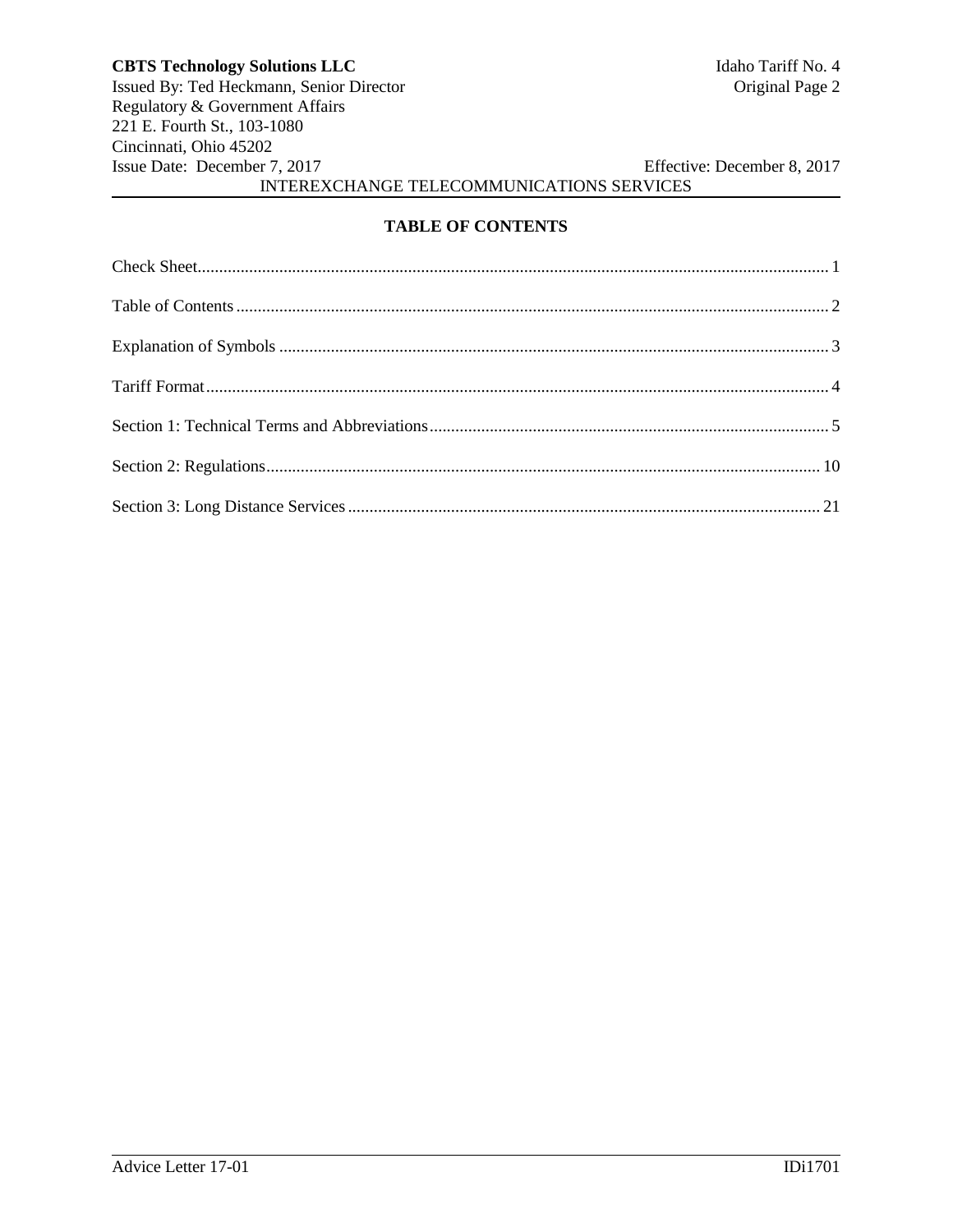**EXPLANATION OF SYMBOLS**

The following are the only symbols used for the purposes indicated below:

- **(C)** Change in regulation or rate structure.
- **(D)** Delete or discontinue
- **(I)** Increase in rate.
- **(M)** Moved from another tariff location.
- **(N)** New rate or regulation.
- **(R)** Reduction in rate.
- **(T)** Change in text or regulation but no change in rate or charge.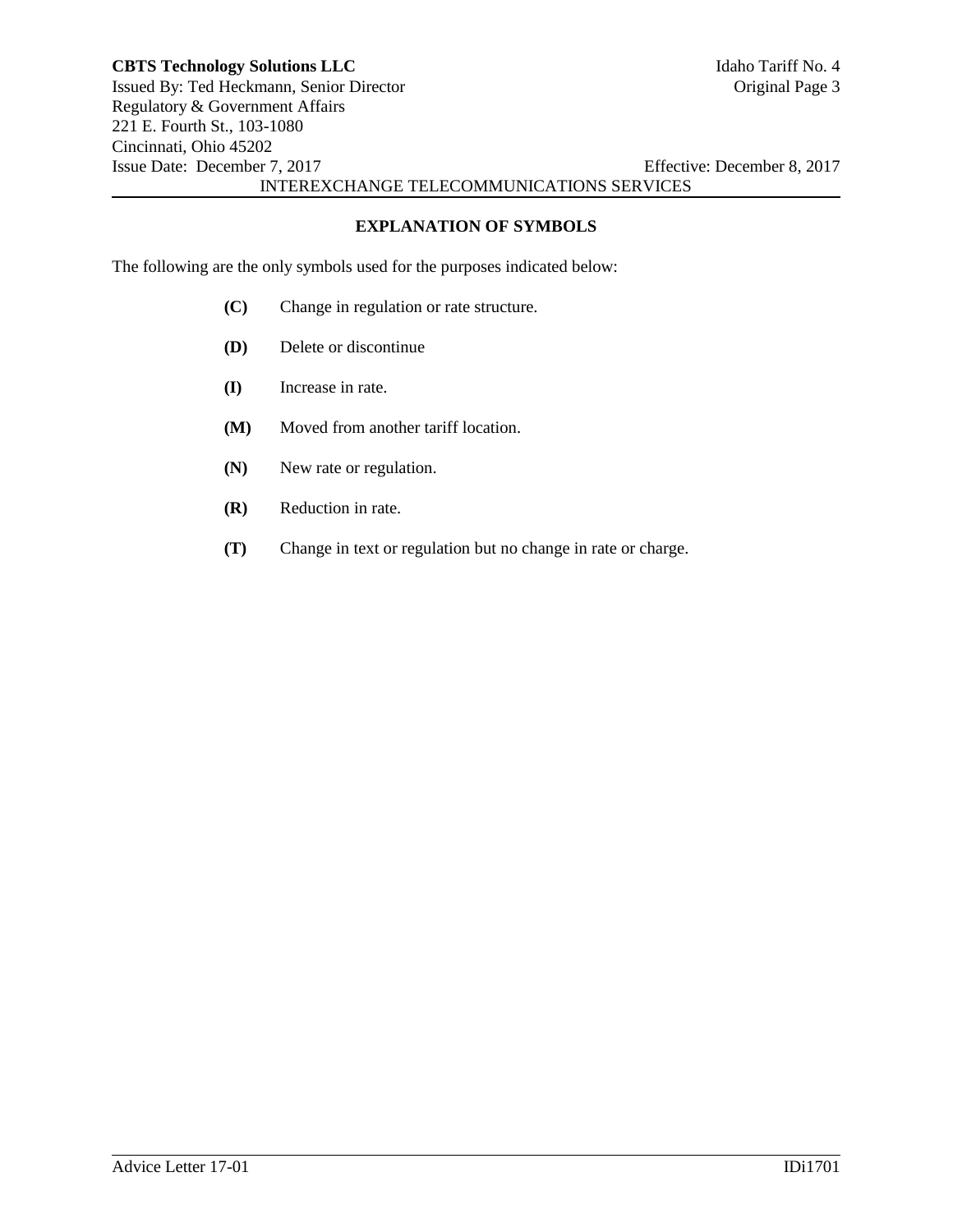### **TARIFF FORMAT**

- **A. Page Numbering** Page numbers appear in the upper right corner of the sheet. Pages are numbered sequentially. However, new pages are occasionally added to the tariff. When a new page is added between existing pages with whole numbers, a decimal is added. For example, a new page added between pages 34 and 35 would be page 34.1.
- **B. Page Revisions** Revision numbers also appear in the upper right corner of the page. These numbers are used to determine the most current page version on file with the Commission. For example, 4th Revised Page 34 cancels the 3rd Revised Page 34. Consult the check sheet for the page currently in effect.
- **C. Paragraph Numbering Sequence** There are nine levels of paragraph coding. Each level of coding is subservient to its next higher level of coding.

2 2.1 2.1.1 2.1.1.A 2.1.1.A.1 2.1.1.A.1.(a) 2.1.1.A.1.(a).I 2.1.1.A.1.(a).I.(i)

**D. Check Sheet** - When a tariff is filed with the commission, an updated check sheet accompanies the filing. The check sheet lists the tariff pages, with a cross reference to the current revision number. When new sheets are added, the check sheet is changed to reflect the revision. All revisions made in a given filing are designated by an asterisk (\*). There will be no other symbols used on this sheet if these are the only changes made. The tariff user should refer to the latest check sheet to find out if a particular page is the most current on file with the Commission.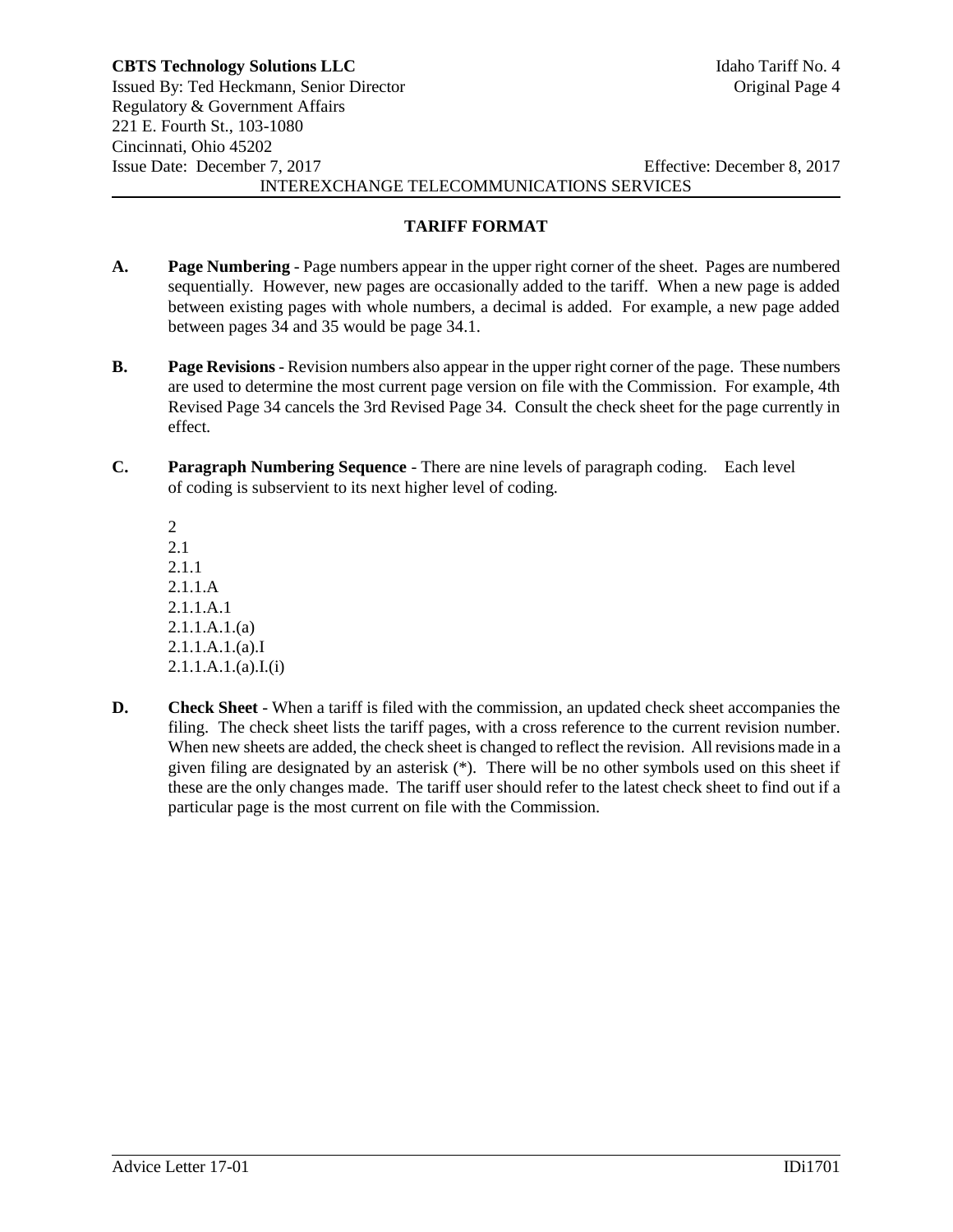# **SECTION 1 - TECHNICAL TERMS AND ABBREVIATIONS**

#### 1.1 Definitions

Application for Service - a standard order form which includes all pertinent billing, technical and other descriptive information which will enable the carrier to provide the communication service.

ASR (Access Service Request) - Service ordered processed to the underlying local exchange or interexchange carrier.

Authorization Code - a numerical code, one or more of which are assigned to a Customer to enable a reseller to identify use of service on its account and to bill the Customer accordingly for such service. Multiple authorization codes may be assigned to a Customer to identify individual users or groups of users on its account.

Authorized User - a person, firm, corporation or other entity authorized by the Customer to receive or send communications.

Automatic Dialing Device - an apparatus provided by the carrier which, when attached to Customer's telephone equipment, dials the carrier's facilities, emits an authorization code, and forwards the called number to the carrier's facilities.

Bandwidth - the total frequency band allocated for a channel.

Business Customer - any Customer of the Company who is not a Residential Customer as described herein.

Busy Hour - the two consecutive half hours during which the greatest volume of traffic is handled.

Cancellation of Order - a Customer-initiated request to discontinue processing a service order, either in part or in its entirety, prior to its completion.

Carrier - CBTS Technology Solutions LLC, unless specifically stated otherwise.

Casual Caller – A caller that has not affirmatively selected the Company as its choice of a long distance service provider in advance of placing a long distance call.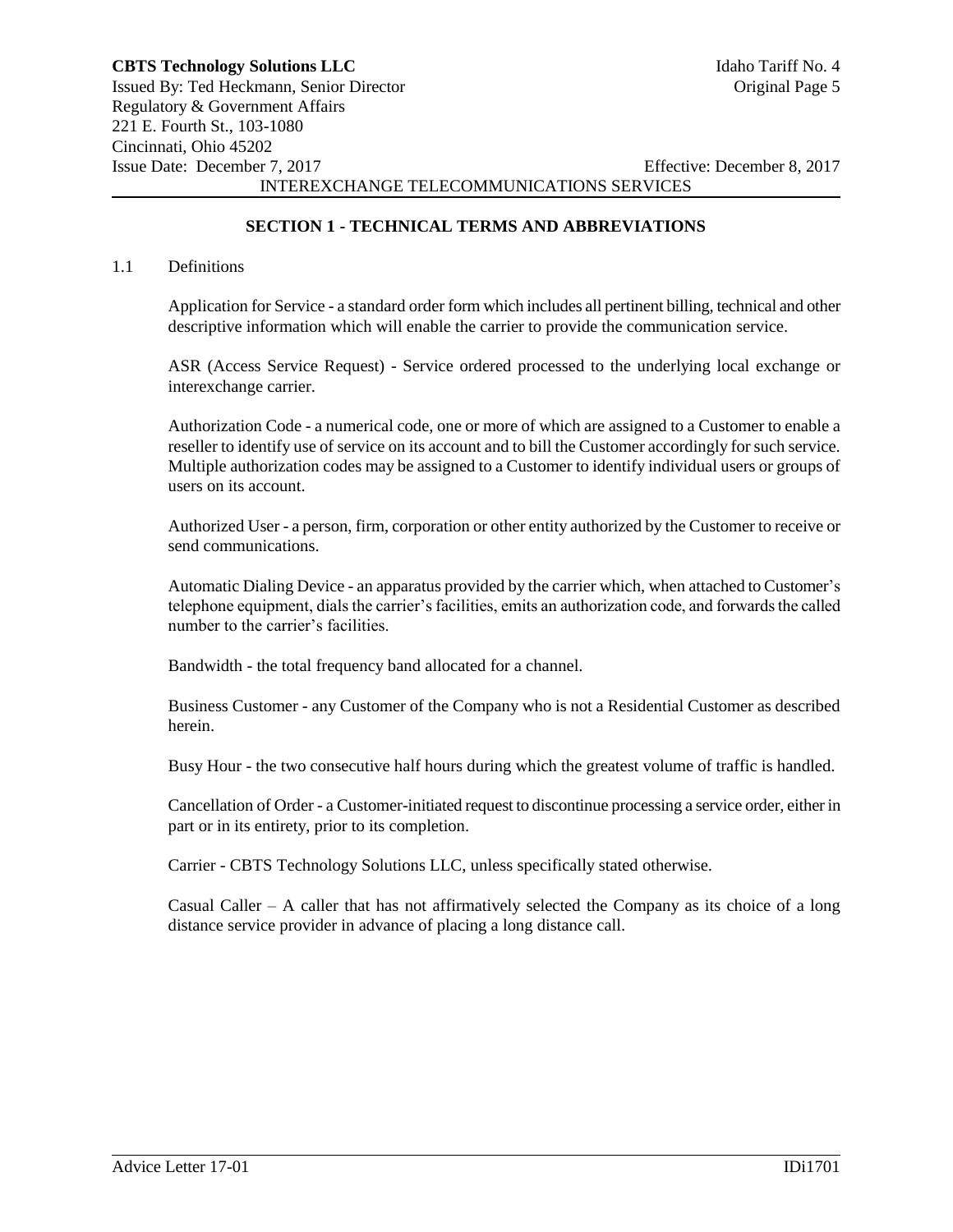## **SECTION 1 - TECHNICAL TERMS AND ABBREVIATIONS (CONT'D.)**

### 1.1 Definitions (Cont'd.)

Company - CBTS Technology Solutions LLC, sometimes referred to as carrier.

Completed Calls - calls answered at the distance end. If a Customer is charged for an incomplete call, the Company will issue a one-minute credit upon the Customer's request.

Custom Account Coding - key, legend or table created by the Customer for a unique project or account numbers for its private use.

Customer - the person, firm, corporation or other entity that orders or uses service and is responsible for payment of the rates and charges under a contract or this tariff.

Customer Premises Equipment - communications equipment located at the Customer's premises. Such equipment may be provided by the Customer or by The Company.

Day Rate Period - unless otherwise specified in this tariff, the Day Rate Period applies during the hours of 8:00 a.m. to, but not including 5:00 p.m., Monday through Friday.

Dedicated Port - a port on reseller's switch which is dedicated, at extra charge, to Customer's exclusive use, and which is connected to the Customer's premises by a private line furnished by the Customer or the Customer's serving local exchange company.

Delinquent or Delinquency - an account for which a bill or payment agreement for services or equipment has not been paid in full on or before the due date. Amounts due and unpaid after the due date may be subject to a late payment charge.

Disconnect - to render inoperable or to disable circuitry thus preventing outgoing and incoming toll communications service.

Dialed Number Information Service (DNIS) - A toll free service option, under which Carrier electronically transmits to Customer, identifying digits (up to 10 digits) that indicate which number was dialed when multiple numbers terminate on the same trunk group.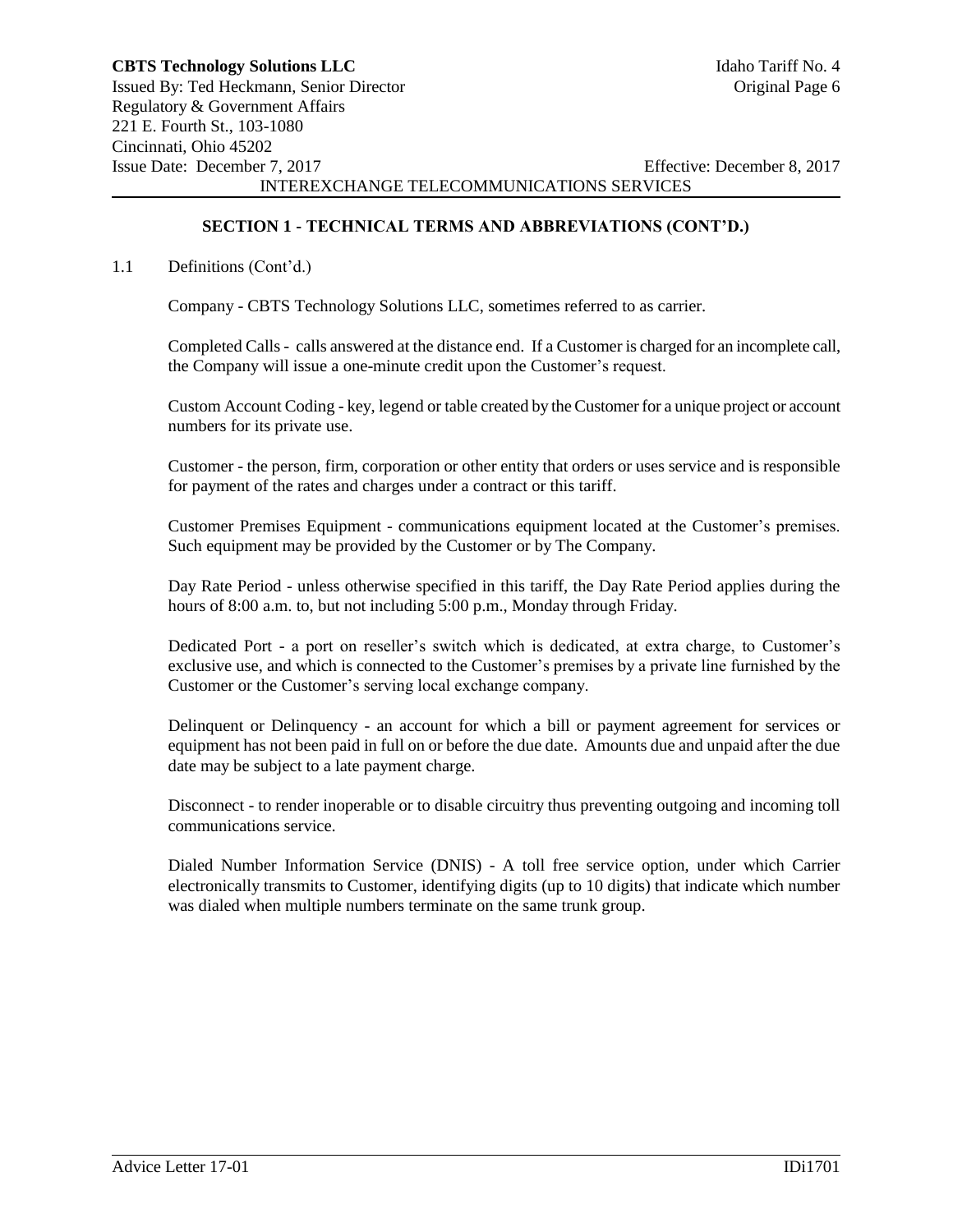# **SECTION 1 - TECHNICAL TERMS AND ABBREVIATION (CONT'D.)**

#### 1.1 Definitions (Cont'd.)

Evening Rate Period - unless otherwise specified in this tariff, the Evening Rate Period applies during the hours of 5:00 p.m. to, but not including 11:00 p.m., Sunday through Friday.

Excessive Call Attempt - a Customer attempt to call over the carrier's network using an invalid authorization code during a measured 15 minute period, within which 10 or more incomplete call attempts are made by the Customer from the same Customer line, and where those attempts do not complete because the Customer has not used a valid authorization code.

Expedite - The best effort acceleration of the installation date in advance of commitment date provided by the Company.

Holidays - for the purposes of this tariff recognized holidays are New Year's Day, Memorial Day, Independence Day, Labor Day, Thanksgiving Day and Christmas day.

Holiday Rate Period - the evening rate will apply to calls made on the Company recognized holidays, provided, however, that calls made on holidays during the Night/Weekend Rate Period shall be billed at the lower of the Evening Rate and the Night/Weekend Rate.

Interexchange Utility - a utility, resale carrier or other entity that provides intrastate telecommunications services and facilities between exchanges within the state, without regard to how such traffic is carried. A local exchange utility that provides exchange service may also be considered an interexchange utility.

Local Distribution Area - metropolitan locations served by the Company which have been defined by the local exchange telephone company as a local calling area under its local exchange tariff.

Measured Use Service - the provision of long distance measured time communications telephone service to Customers who access the carrier's services at its switching and call processing equipment by means of access facilities obtained from another carrier by the Customer or otherwise provided at its own expense (the Customer is responsible for arranging for the access line).

Message - a completed telephone call by a Customer or end user.

Network Terminal - any location where the Company provides services described herein.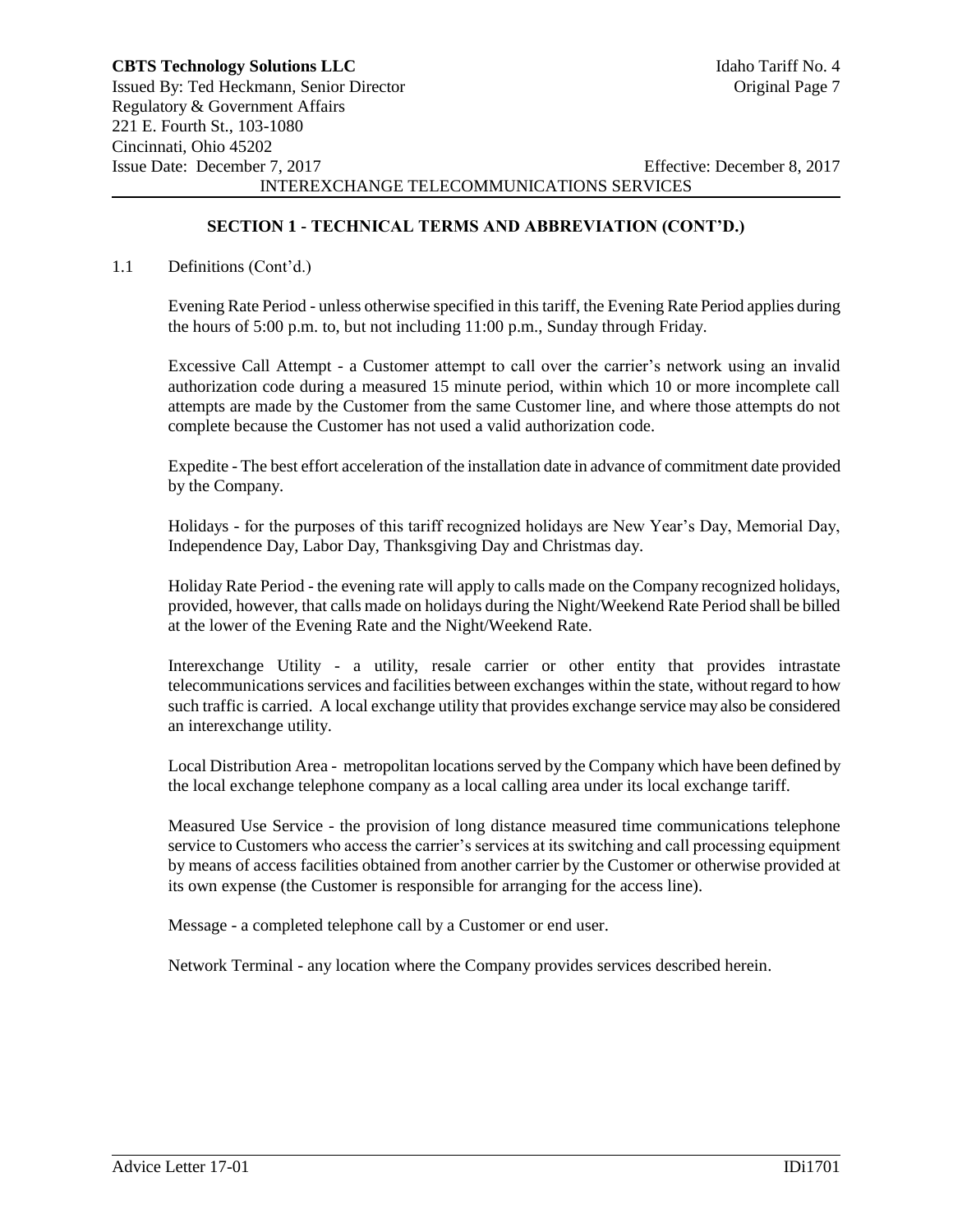## **SECTION 1 - TECHNICAL TERMS AND ABBREVIATION (CONT'D.)**

#### 1.1 Definitions (Cont'd.)

Night/Weekend Rate Period - unless otherwise specified in this tariff, the Night/Weekend Rate Period applies during the hours of 11:00 p.m. to, but not including 8:00 a.m., Monday through Friday; all day Saturday; and from 8:00 a.m. to, but not including 5:00 p.m. Sunday.

Normal Business Hours - the hours of 8:00 a.m. to 5:00 p.m., Monday through Friday, excluding holidays.

Physical Change - the modification of a circuit, dedicated access line, or port at the request of the Customer requiring an actual material change.

Post-engineering - After provisioning of service elements.

Pre-engineering - Prior to provisioning of service elements.

Premises - the space occupied by an individual Customer in a building, in adjoining buildings occupied entirely by that Customer, or on contiguous property occupied by the Customer separated only by a public thoroughfare, a railroad right of way or a natural barrier.

Rate - money, charge, fee or other recurring assessment billed to Customers for services or equipment.

Residential Customer - For the purpose of this tariff, a Residential Customer is a Customer of the Company whose primary use of the Company's service is for personal use in a house, apartment or other residential dwelling. A Residential Customer is also a Customer who accesses the Company's service using an access line that has not been assigned a business class of service by the local service provider.

Routing Function - terminating number for toll free service may be designated by time of day, day of the week, region of originating ANI or percentage of calls.

Suspension - temporary disconnection or impairment of service which disables either outgoing or incoming toll communications services provided by the Company.

Speed Number - a signaling arrangement by which a Customer may elect to dial a pre-programmed four-digit number in place of a designated ten-digit number.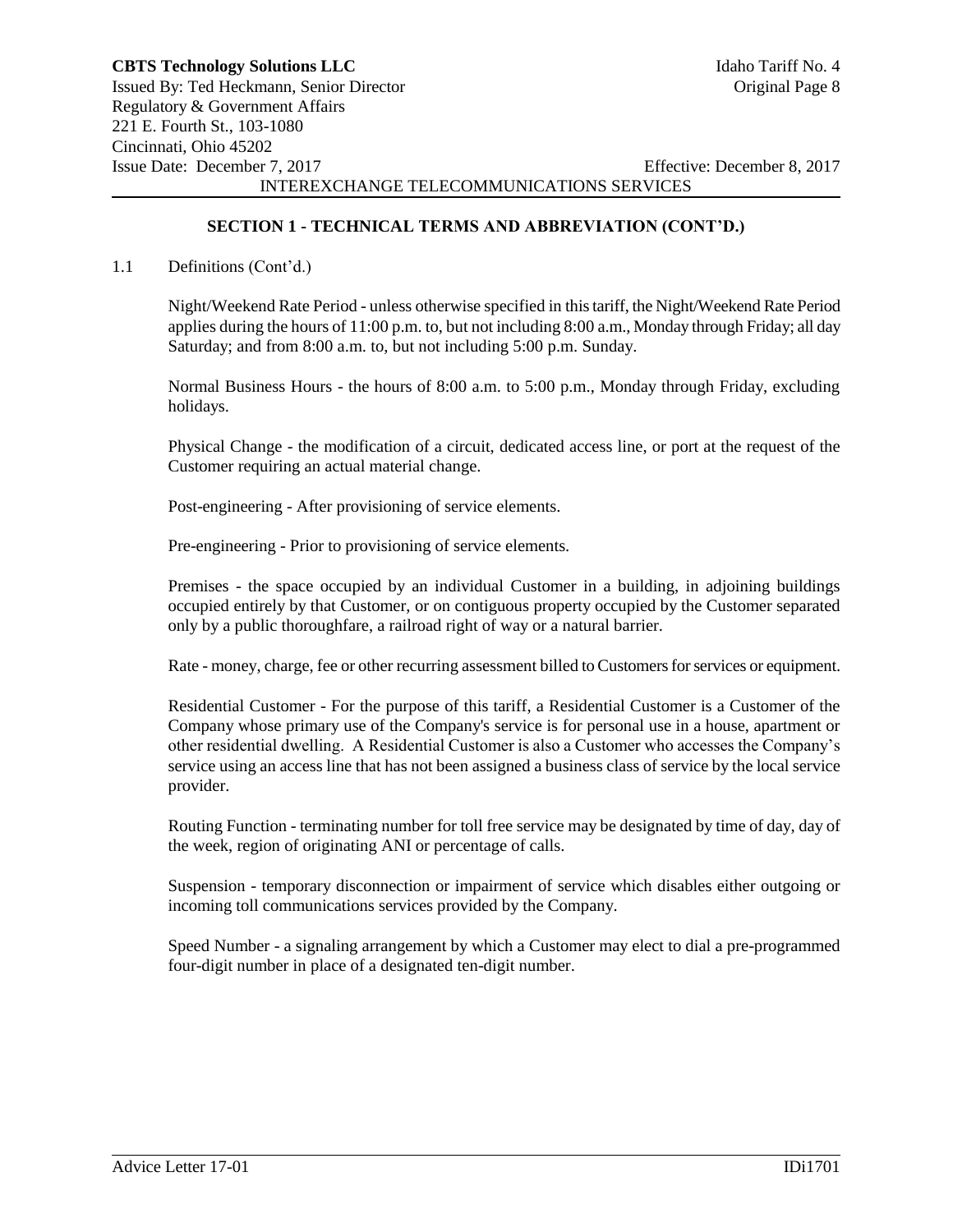## **SECTION 1 - TECHNICAL TERMS AND ABBREVIATION (CONT'D.)**

1.1 Definitions (Cont'd.)

Terminal Equipment - telephone instruments, including pay telephone equipment, the common equipment of large and small key and PBX systems and other devices and apparatus, and associated wiring, which are intended to be connected electrically, acoustically or inductively to the telecommunication system.

Toll Free Service - a service that provides long distance calling to a predesignated destination where charges are the responsibility of the call terminated party.

United States - the forty-eight contiguous United States and the District of Columbia.

Validated Account Codes - account codes that have restricted access.

#### 1.2 Abbreviations:

CPE - Customer Premises Equipment

LATA - Local Access and Transport Area

- LDA Local Distribution Area
- LEC Local Exchange Carrier
- MTS Message Telecommunications Service
- NSF Non-sufficient funds
- PBX Private Branch Exchange
- SAL Special Access Line
- V&H Vertical and Horizontal Coordinates
- WATS Wide Area Telephone Service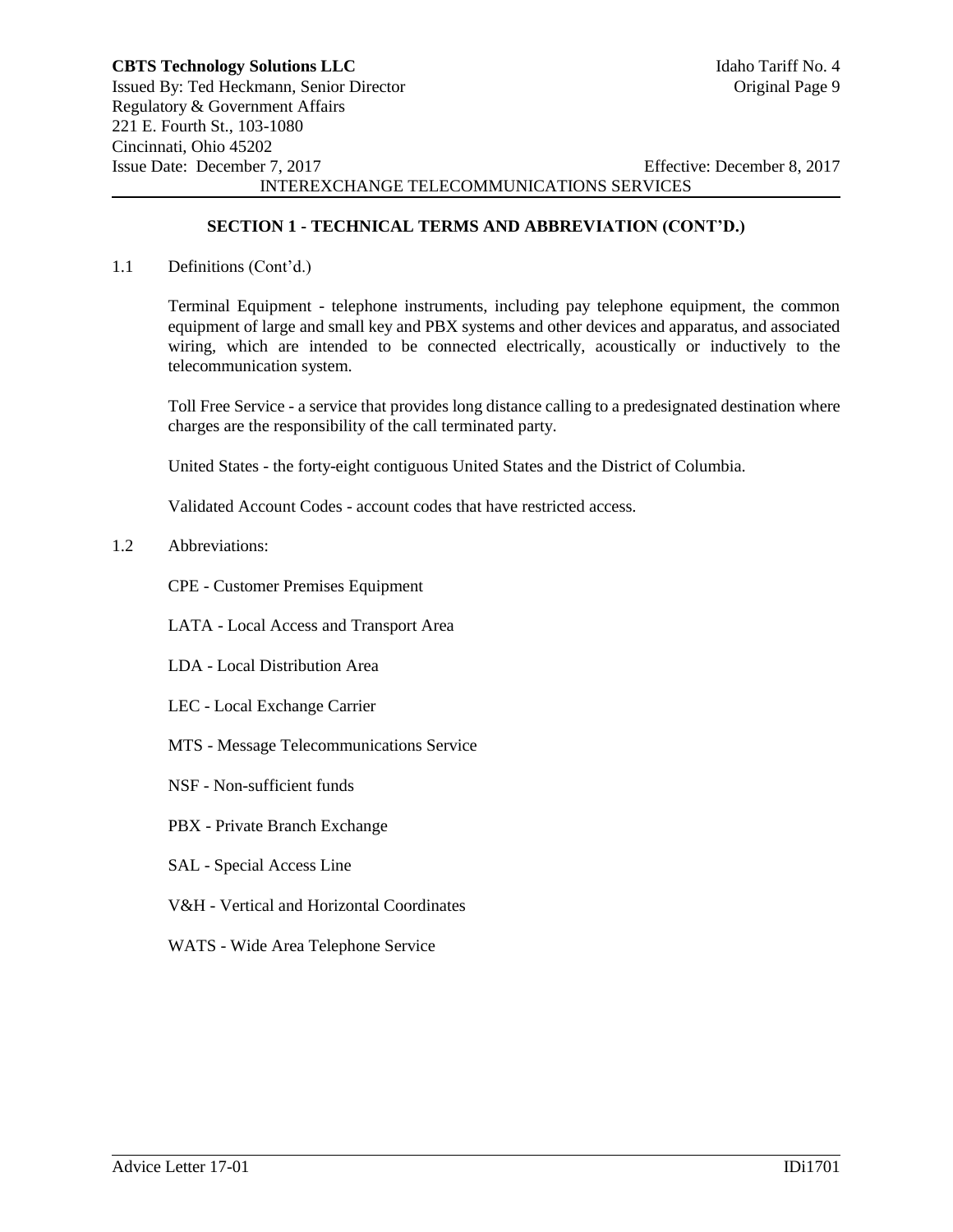### **SECTION 2 - REGULATIONS**

#### 2.1 Undertaking of the Company

The Company provides long distance message telecommunications service to Customers for their direct transmission of voice, data and other types of telecommunications.

Communications originate when the Customer accesses the Company directly or through the facilities of another carrier via one or more access lines, equal access or on a dial-up basis. The Company may act as the Customer's agent for ordering access connection facilities provided by other carriers or entities when authorized by the Customer, to allow connection of a Customer's location to the Company's network. The Customer shall be responsible for all charges due for such service arrangements.

The Company's services are provided on a monthly basis, unless otherwise stated in this tariff. Services are available twenty-four (24) hours per day, seven (7) days per week.

### 2.2 Limitations on Service

- 2.2.1 Service is offered subject to the availability of the necessary facilities and/or equipment and subject to the provisions of this tariff.
- 2.2.2 The Company reserves the right to discontinue furnishing service upon written notice, when necessitated by conditions beyond its control or when the Customer is using the service in violation of the provisions of this tariff or in violation of the law.
- 2.2.3 To the extent that any conflict arises between the terms and conditions of a service agreement or other contract and the terms and conditions of this tariff, the tariff shall prevail.
- 2.2.4 Title to all equipment provided by the Company under this tariff remains with the Company.
- 2.2.5 The Customer may not transfer or assign the use of service provided under this tariff except with the prior written consent of the Company. Such transfer or assignment shall only apply where there is no interruption in the use or location of the service, and all regulations and conditions contained in this tariff, as well as all conditions for service, shall apply to all such permitted assignees or transferees.
- 2.2.6 Customer may request Carrier to assign one or more sub-accounts for billing purposes, and to direct sub-account invoices to Customer's affiliates or other designated entities for payment. Such requests shall not affect the liability of the Customer, who shall remain solely liable to the Company for payment of all invoices for service requested and obtained by Customer, whether invoiced by the Company to the Customer, the Customer's affiliates, or other designated entities.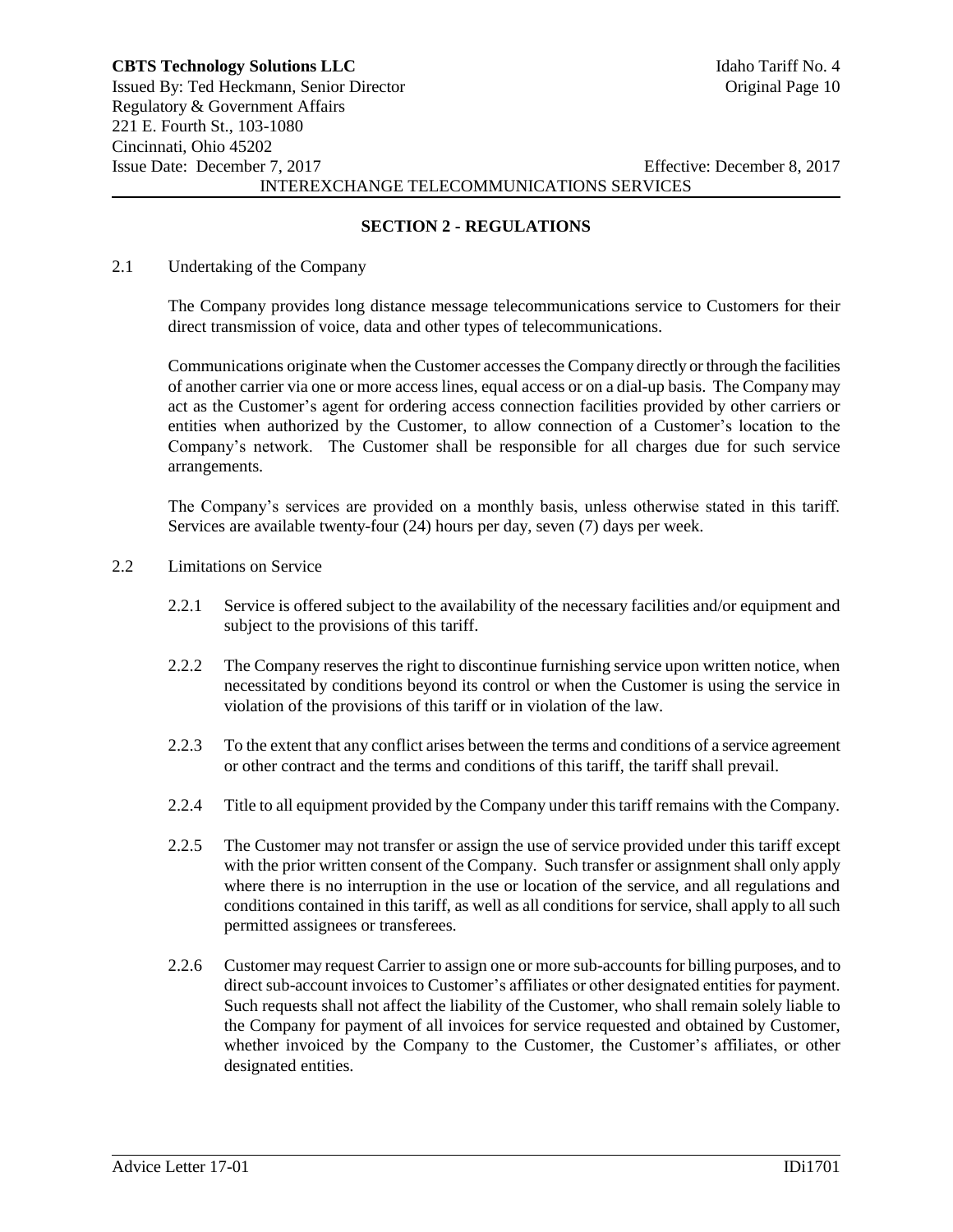# **SECTION 2 – REGULATIONS (CONT'D.)**

#### 2.3 Use of Service

Service may not be used for any unlawful purposes or for any purpose for which any payment or other compensation is received by the Customer, except where the Customer is a duly authorized and regulated common carrier.

- 2.4 Limitation of Liability
	- 2.4.1 In view of the fact that the Customer has exclusive control of its communications over the facilities furnished by the Company, and other uses for which facilities may be furnished by the Company, and because of the unavoidableness of errors incident to the services and to the use of such facilities of the Company, the services and facilities furnished by the Company are subject to the regulations and limitations specified herein.
	- 2.4.2 The Company's failure to provide or maintain facilities under this tariff shall be excused by labor difficulties, governmental orders, civil commotions, acts of God and other circumstances beyond the Company's reasonable control, subject to the interruption allowance provisions under this tariff.
	- 2.4.3 Defacement of premises No liability shall attach to the Company by reason of any defacement or damage to the Customer's premises resulting from the existence of the Company's equipment or facilities on such premises, or by the installation or removal thereof, when such defacement or damage is not the result of the negligence of the Company or its employees.
	- 2.4.4 Indemnification The Company's liability, if any, for its gross negligence or willful misconduct is not limited by this tariff. With respect to any other claim or suit by a Customer or by any others, the Customer indemnifies and saves harmless the Company against claims, losses or suits for injury to or death of any person, or damage to any property which arises from the use, placement or presence of the Company's equipment, facilities and associated wiring of the Customer's premises and further the Customer indemnifies and saves harmless the Company against claims for libel, slander, invasion of privacy or the infringement of copyright arising directly or indirectly from the material transmitted over the facilities of the Company or the use thereof by the Customer; against claims for infringement of patents arising from combining with or using in connection with, facilities furnished by the Company and apparatus, equipment and systems provided by the Customer; and against all other claims arising out of any act or omission of the Customer in connection with the services or facilities provided by the Company. No agents or employees of other carriers shall be deemed to be agents or employees of the Company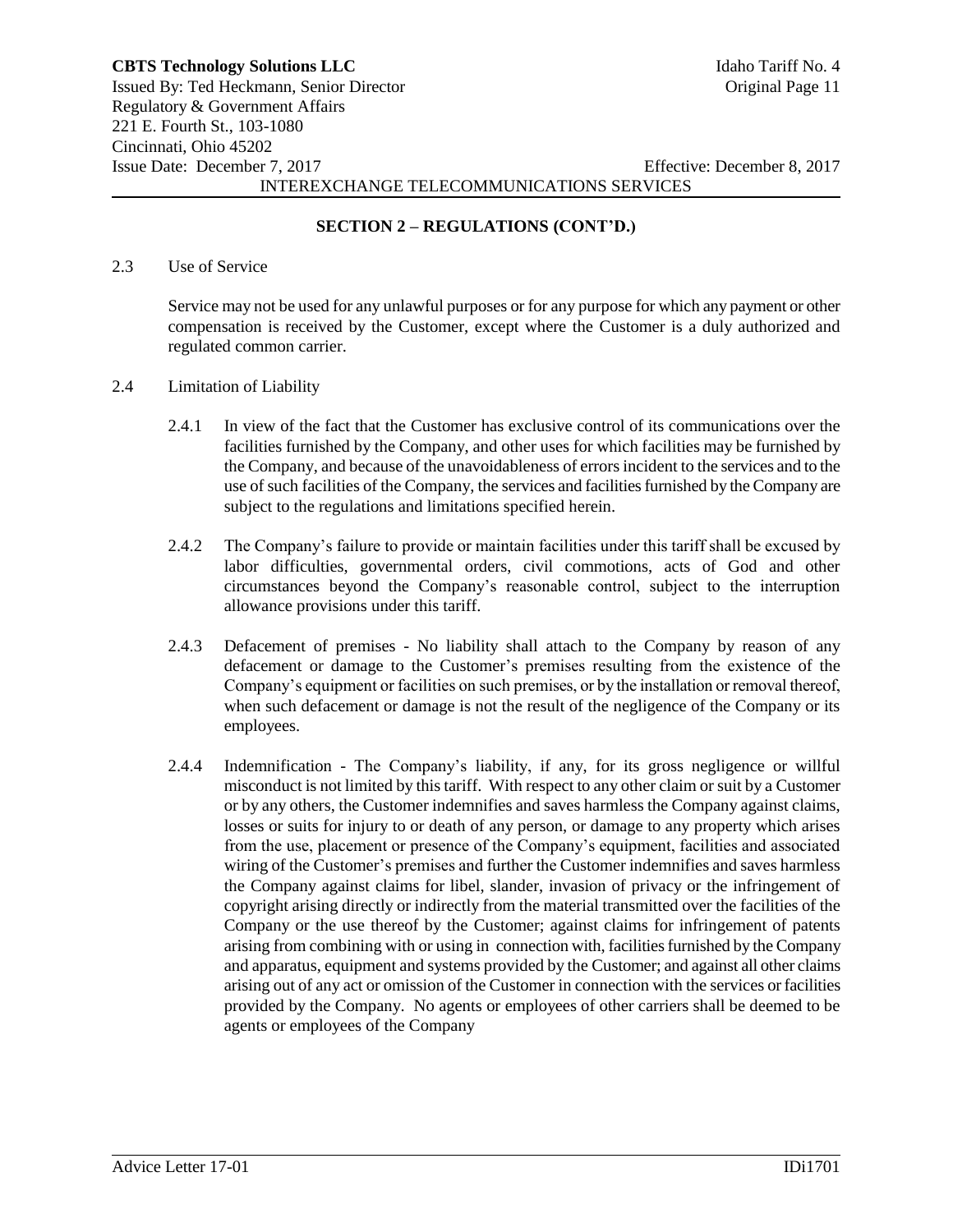## **SECTION 2 – REGULATIONS (CONT'D.)**

- 2.4 Limitation of Liability (Cont'd.)
	- 2.4.5 The Company's liability, if any, for its gross negligence or willful misconduct is not limited by this tariff. With respect to any other claim or suit, by a Customer or any others, for damages arising out of mistakes, omissions, interruptions, delays or errors, or defects in transmission occurring in the course of furnishing service hereunder, the Company's liability, if any, shall not exceed an amount equivalent to the proportionate charge to the Customer for the period of service during which such mistake, omission, interruption, delay, error, or defect in transmission or service occurs and continues. This liability shall be in addition to any amounts that may otherwise be due to the Customer under this tariff as an allowance for interruptions. However, any such mistakes, omission, interruptions, delays, errors, or defects in transmission or service which are caused or contributed to by the negligence or willful act of the Customer, or authorized user, or joint user, or which arise from the use of Customer provided facilities or equipment shall not result in the imposition of any liability whatsoever upon the Company.
	- 2.4.6 The Company shall not be liable for any damages, including usage charges, that the Customer may incur as a result of the unauthorized use of authorization codes or communications equipment. The unauthorized use of communications equipment includes, but is not limited to, the placement of calls from the Customer's premises, and the placement of calls through equipment controlled and/or provided by the Customer, that are transmitted over the Company's network without the authorization of the Customer. The Customer shall be fully liable for all such usage charges.
	- 2.4.7 The included tariff language does not constitute a determination by the Commission that a limitation of liability imposed by the Company should be upheld in a court of law. Acceptance for filing by the Commission recognizes that it is a court's responsibility to adjudicate negligence and consequential damage claims. It is also the court's responsibility to determine the validity of the exculpatory clause.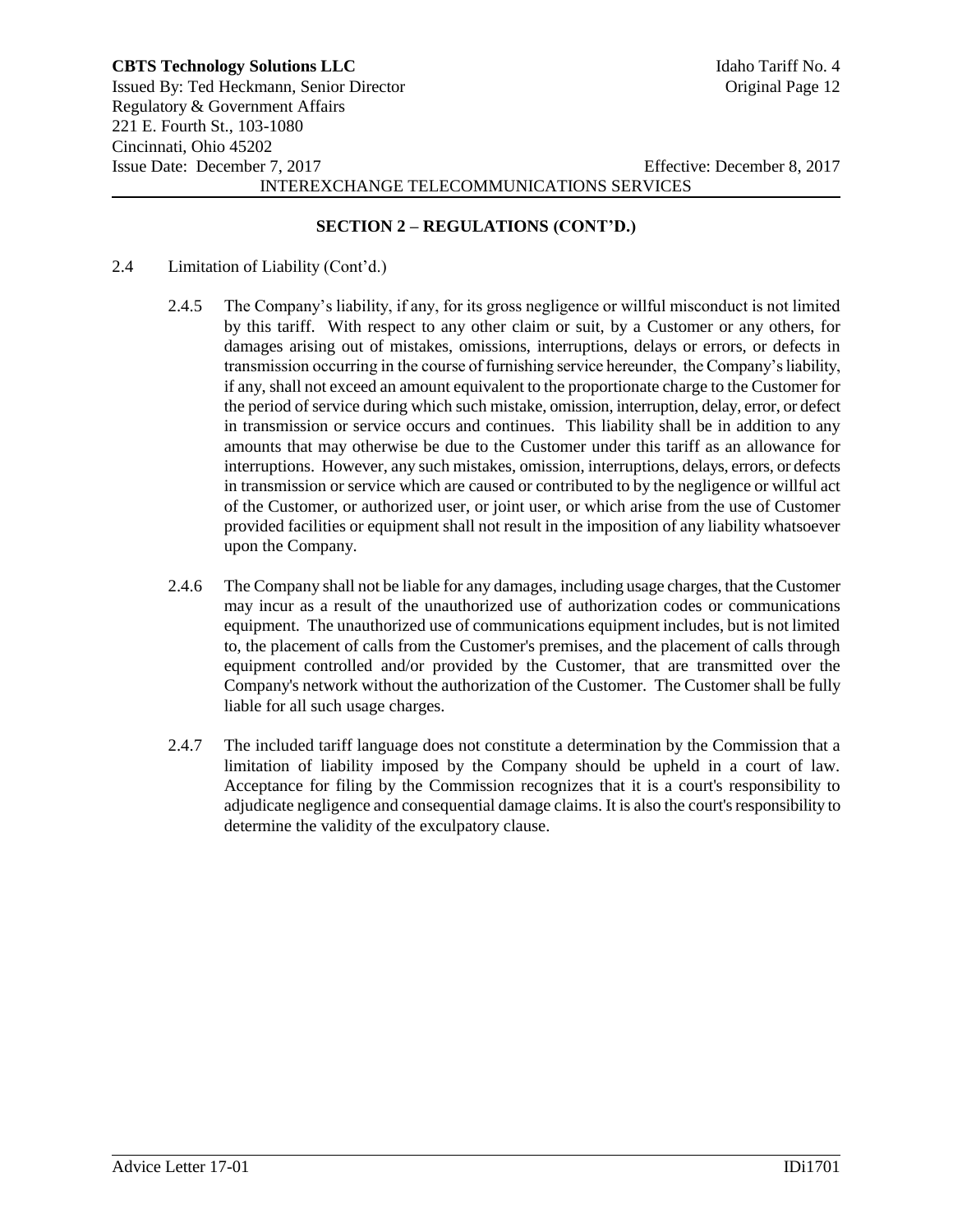# **SECTION 2 – REGULATIONS (CONT'D.)**

#### 2.5 Interruption of Service

- 2.5.1 If a Customer's service is interrupted other than by the negligence or willful act of the Customer, and it remains out of order for eight normal working hours or longer after access to the premises is made available and after being reported to be out of order, appropriate adjustments or refunds shall be made to the Customer. The amount of adjustment or refund shall be determined on the basis of the known period of interruption, generally beginning from the time the service interruption is first reported. The refund to the Customer shall be a pro rata part of the monthly recurring charges (but not for per minute or per call charges) for the period of days and that portion of the service facilities rendered useless or inoperative. The refund may be accomplished by a credit on a subsequent bill for the service.
- 2.5.2 A credit allowance for interruptions of service which are not due to the Company's testing or adjusting, to the negligence of the Customer, or to the failure of the channels, equipment, and/or communications systems provided by the Customer, are subject to the general liability provisions set forth herein. It shall be the obligation of the Customer to notify the carrier of any interruption in service. Before giving such notice, the Customer shall ascertain that the trouble is not being caused by any action or omission by or within the Customer's control and is not in wiring or equipment connected to the carrier terminal.

#### 2.6 Restoration of Service

The use and restoration of service in emergencies shall be in accordance with the Part 64, Sub-part D of the Federal Communications Commission's rules and Regulations which specifies the priority system for such activities.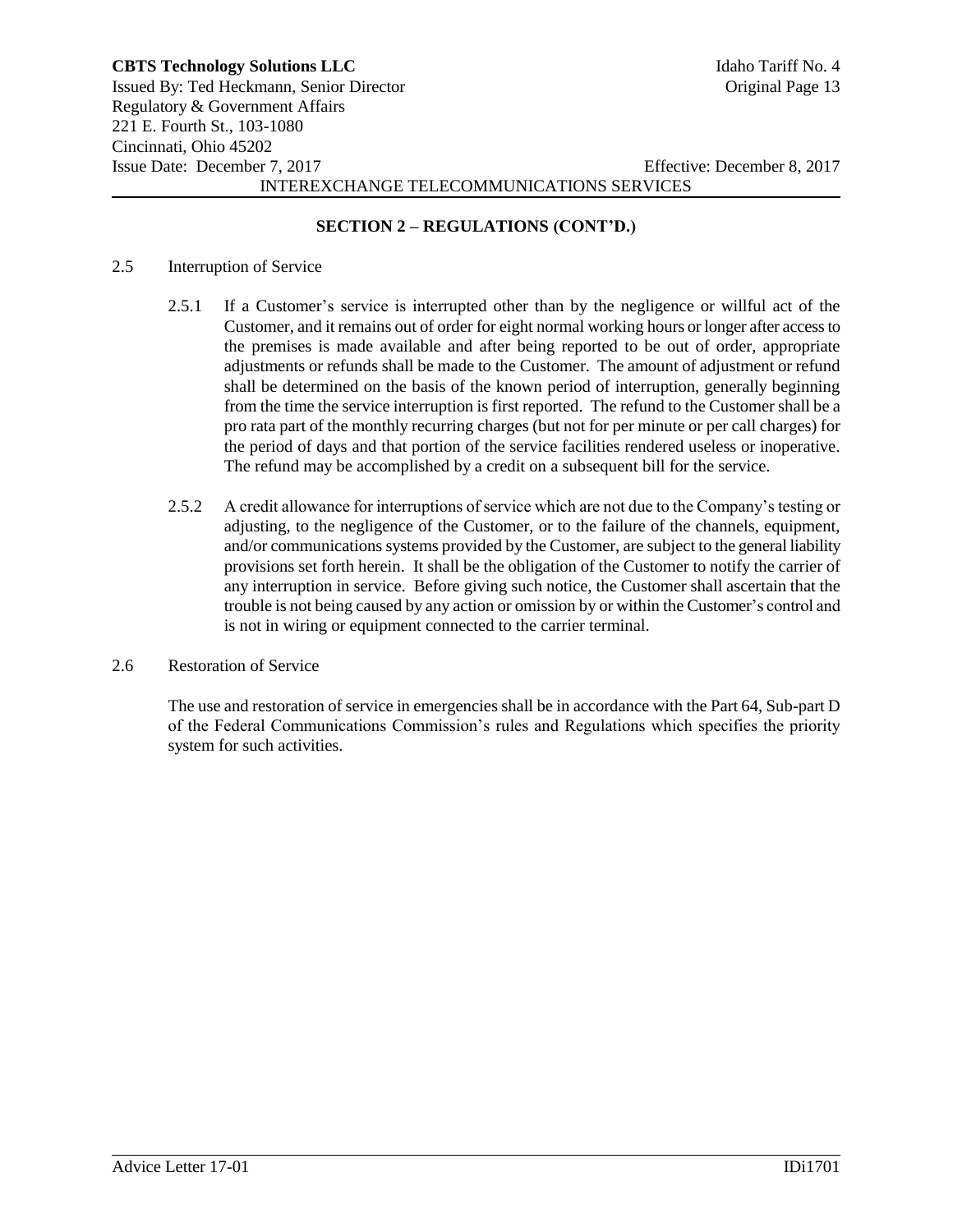# **SECTION 2 – REGULATIONS (CONT'D.)**

#### 2.7 Customer Responsibility

- 2.7.1 All Customers assume general responsibilities in connection with the provisions and use of the Company's service. When facilities, equipment, and/or communication systems provided by others are connected to the Company's facilities, the Customer assumes additional responsibilities. All Customers are responsible for the following:
	- A. The Customer is responsible for placing orders for service, paying all charges for service rendered by the Company and complying with all of the Company's regulations governing the service. The Customer is also responsible for assuring that its users comply with regulations.
	- B. When placing an order for service, the Customer must provide:
		- 1. The names and addresses of the persons responsible for the payment of service charges, and
		- 2. The names, telephone numbers, and addresses of the Customer contact persons.
	- C. The Customer must pay the Company for the replacement or repair of the Company's equipment when the damage results from:
		- 1. The negligence or willful act of the Customer or user;
		- 2. Improper use of service; and
		- 3. Any use of equipment or service provided by others.
	- D. After receipt of payment for the damages, the Company will cooperate with the Customer in prosecuting a claim against any third party causing damage.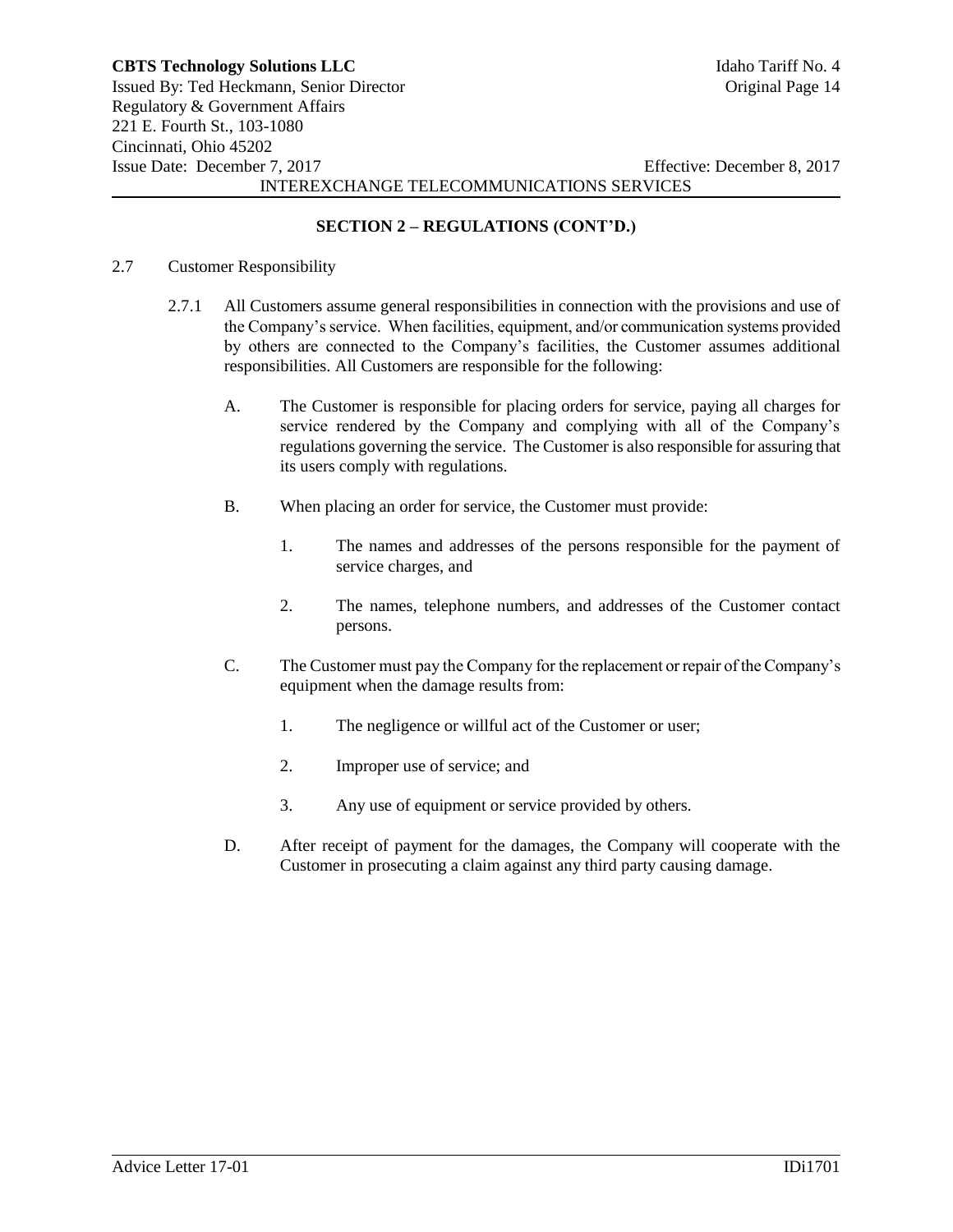# **SECTION 2 – REGULATIONS (CONT'D.)**

- 2.7 Customer Responsibility (Cont'd.)
	- 2.7.2 Upon reasonable notice, the equipment provided by the Company shall be made available for such tests and adjustments as may be necessary to maintain them in satisfactory condition. No interruption allowance will be granted for the time during which such tests and adjustments are made.
	- 2.7.3 Deposits

Applicants or Customers whose financial condition is not acceptable to the Company or is not a matter of general knowledge, may be required to make, at any time, a cash deposit up to an amount equaling two times  $(2x)$  one  $(1)$  month's actual or estimated charges for the purpose of guaranteeing final payment for service, in accordance with the rules of the Commission. Interest on cash deposits will be payable per the deposit rules and regulations prescribed by the Commission for the period during which the deposit is held. Such deposit will be refunded or credited to the Customer upon termination or after one year of prompt payment for service.

2.7.4 Credit Allowance

Credit for failure of service or equipment will be allowed only when failure is caused by or occurs in equipment owned, provided and billed for, by the Company.

- A. Credit allowances for failure of service or equipment starts when the Customer notifies the Company of the failure or when the Company becomes aware of the failure and ceases when the operation has been restored and an attempt has been made to notify the Customer.
- B. The Customer shall notify the Company of failures of service or equipment and make reasonable attempts to ascertain that the failure is not caused by the Customer or in wiring or equipment connected to the terminal.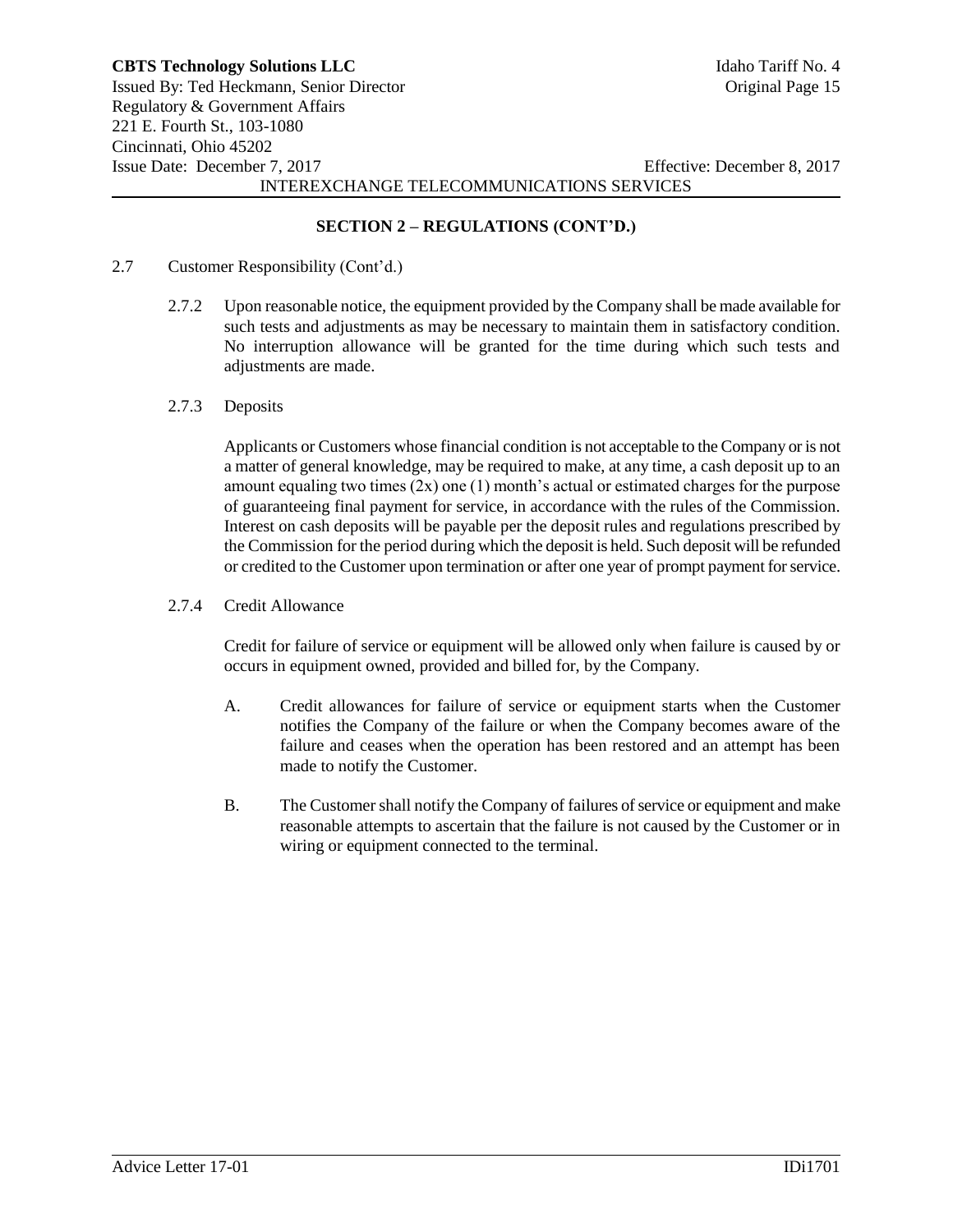## **SECTION 2 – REGULATIONS (CONT'D.)**

- 2.7 Customer Responsibility (Cont'd.)
	- 2.7.4 Credit Allowance (Cont'd.)
		- C. Only those portions of the service or equipment operation disabled will be credited. No credit allowances will be made for:
			- 1. Interruptions of service resulting from the Company performing routine maintenance;
			- 2. Interruptions of service for implementation of a Customer order for a change in the service;
			- 3. Interruption caused by the negligence of the Customer or an authorized user;
			- 4. Interruptions of service because of the failure of service or equipment due to the Customer or authorized user provided facilities.
	- 2.7.5 Cancellation by Customer

If a Customer orders services requiring special equipment and/or facilities dedicated to the Customer's use and then cancels its order before the service begins, before a completion of the minimum period mutually agreed upon by the Customer and the Company, a charge will be made to the Customer for the non-recoverable portions of expenditures or liabilities incurred expressly on behalf of the Customer by the Company and not fully reimbursed by installation and monthly charges. If, based on such an order, any construction has either begun or been completed, but no such services provided, the non-recoverable cost of such construction shall be borne by the Customer.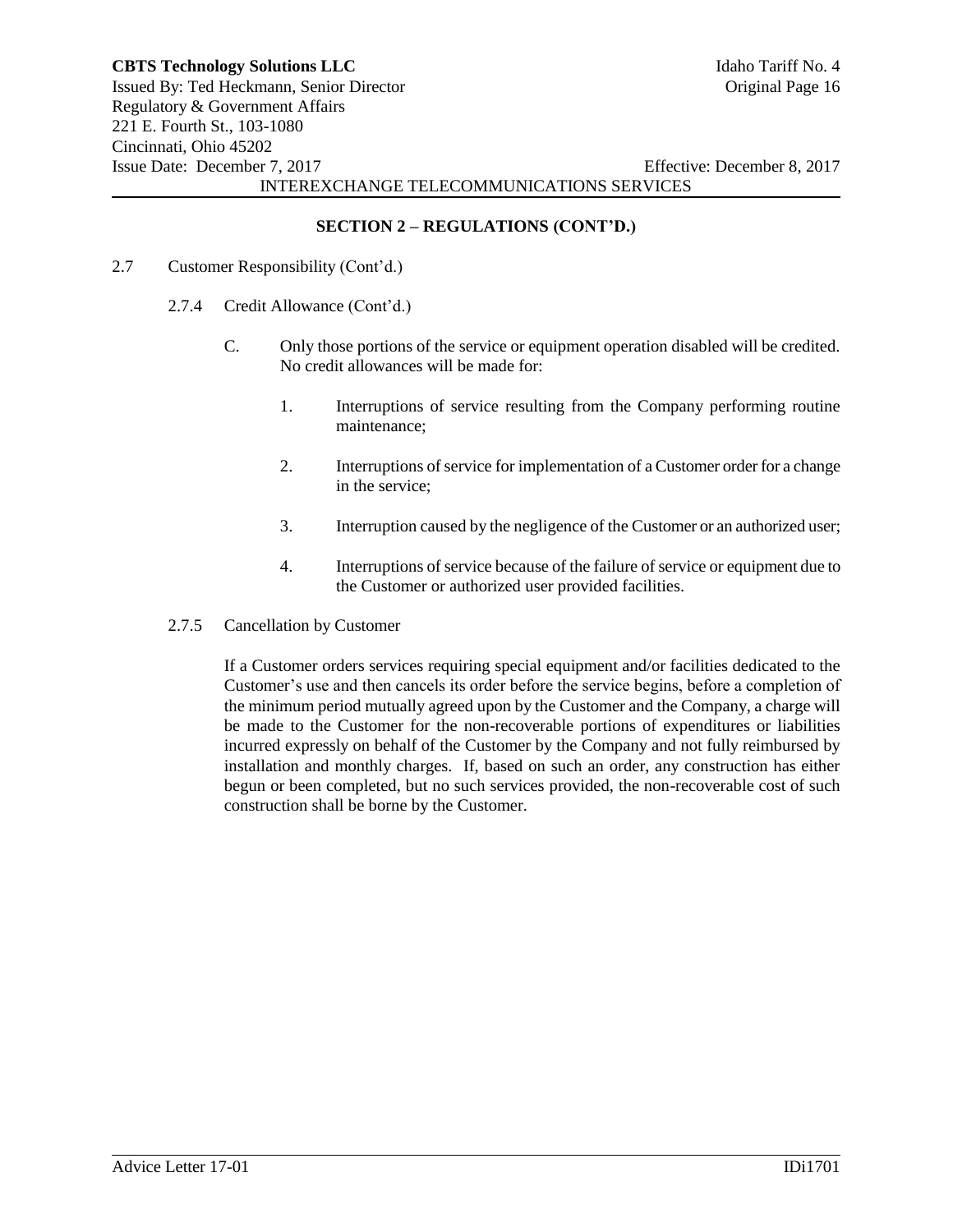# **SECTION 2 – REGULATIONS (CONT'D.)**

- 2.7 Customer Responsibility (Cont'd.)
	- 2.7.6 Payment and Charges for Services

Charges for service are applied on a recurring and nonrecurring basis. Service is provided and billed on a monthly basis. Service continues to be provided until disconnection is requested by the Customer in writing, or until canceled by the Company pursuant to this tariff.

A. Payment of Charges

Payment will be due upon receipt of the statement. A payment is considered delinquent thirty (30) days after rendition of the bill. A bill is considered rendered when deposited in the U.S. Mail for delivery to Customer's last known address.

- 1. The Customer is responsible for payment of all charges for service furnished to the Customer. Charges based on actual usage during a month will be billed monthly in arrears. All fixed monthly and nonrecurring charges for services ordered will be billed monthly in advance.
- 2. Service may be denied or discontinued by the Company for non-payment of past due or delinquent amounts due the Company. Restoration of service will be subject to all applicable installation charges. Disconnection may not occur before thirty (30) days from invoice and the Company must give five (5) days written notice before any disconnection can occur.
- 2.7.7 Application of Rates

The rates for service are those in effect for the period that service is furnished.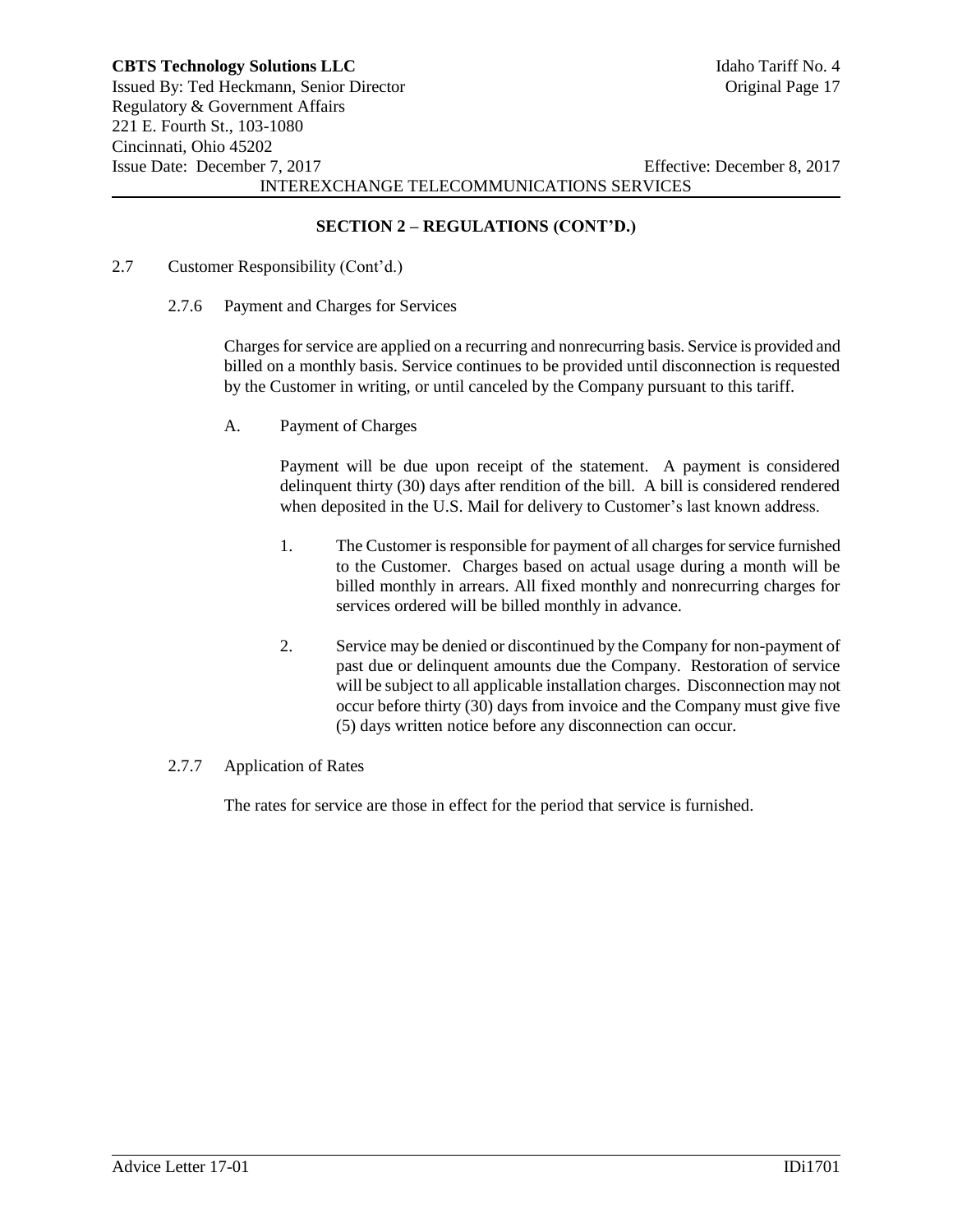# **SECTION 2 – REGULATIONS (CONT'D.)**

- 2.8 Responsibility of the Company
	- 2.8.1 Calculation of Credit Allowance Under the limitations of section 2.7.4, when service is interrupted the credit allowance will be computed on the following basis.
		- A. No credit shall be allowed for an interruption of less than two hours.
		- B. The Customer shall be credited for an interruption of two hours or major fraction thereof that the interruption continues.
		- C. Where there has been an outage, and a minimum usage charge applies, and the Customer fails to meet the minimum usage, a credit shall be applied against that minimum. The credit shall equal 1/360th of the monthly minimum charges associated with the portion of service disabled for each period of two hours or major fraction thereof that the interruption continues.
	- 2.8.2 Cancellation of Credit

Where the Company cancels a service or the provision of equipment and the final service period is less than the monthly billing period, a credit will be issued for any amounts billed in advance, prorated at 1/30th of the monthly recurring charge for each day the service was rendered or the equipment was provided. This credit will be issued to the Customer or applied against the balance remaining on the Customer's account.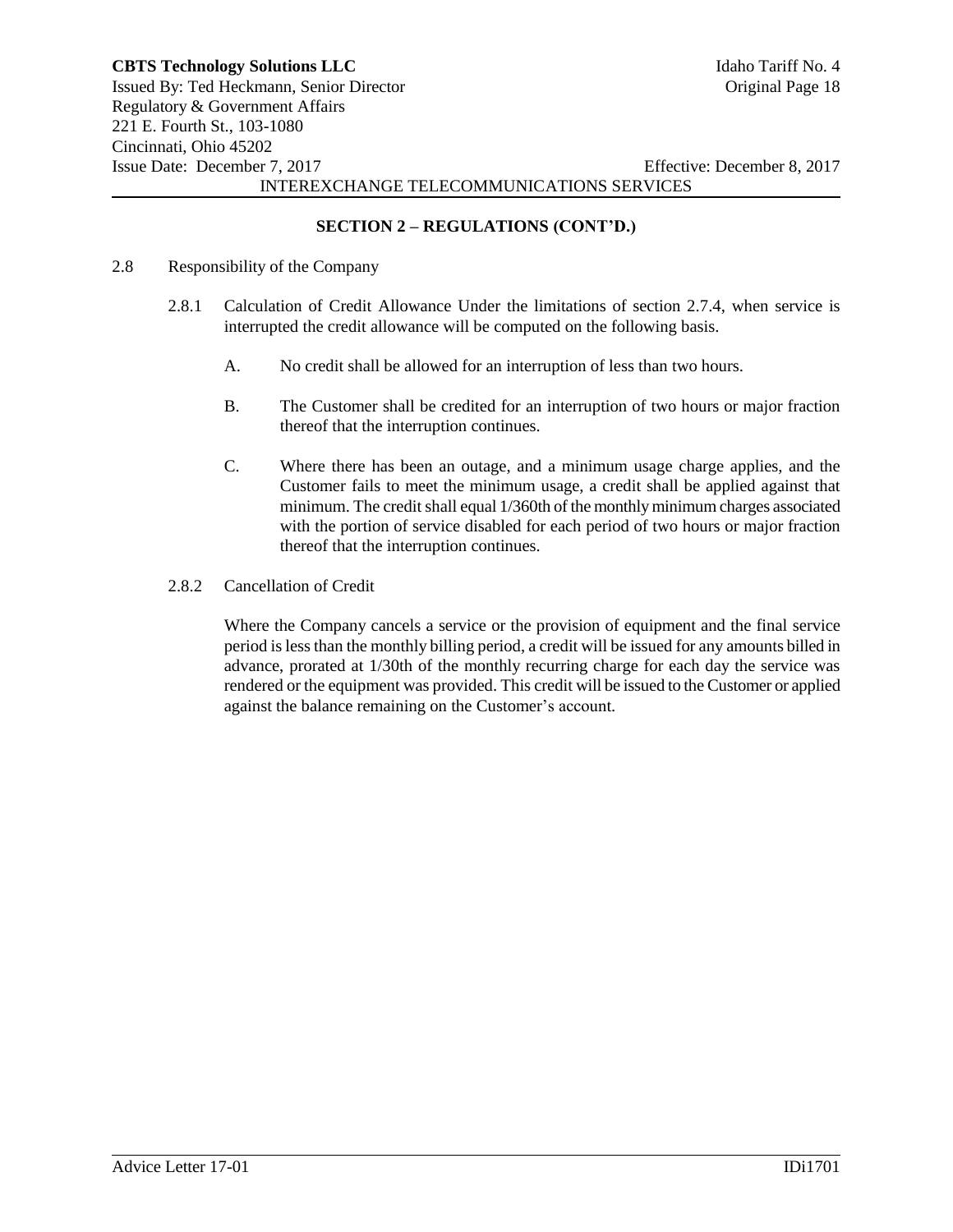## **SECTION 2 – REGULATIONS (CONT'D.)**

- 2.8 Responsibility of the Company (Cont'd.)
	- 2.8.3 Disconnection of Service by the Company

Upon five (5) days written notice, the Company may discontinue service or cancel an application for service without incurring any liability for any of the following reasons:

- A. Non-payment of any sum due to the Company for service for more than thirty days beyond the date of rendition of the bill for such service;
- B. Violation of any regulation governing the service under this tariff;
- C. Violation of any law, rule, or regulation of a government authority having jurisdiction over the service; or
- D. The Company is prohibited from furnishing services by order of a court or other government authority having jurisdiction.
- E. Customer uses equipment is such a manner as to adversely affect the Company's equipment or service to others.
- 2.8.4 Fractional Charges

Charges for a fractional part of a month (which follows a full month) are calculated by counting the number of days remaining in the billing period after service is furnished or has been discontinued. The number of days remaining in the billing period are counted starting with the day after the service was furnished or discontinued. Divide that figure by thirty days. The resultant fraction is then multiplied by the monthly charge to arrive at the fractional monthly charge.

2.8.5 Insufficient Fund Checks

Customers will be charged \$20.00 on all checks issued to the Company which are returned due to insufficient funds. At the discretion of the Company, the insufficient funds check charge may be waived under appropriate circumstances (e.g. a bank error).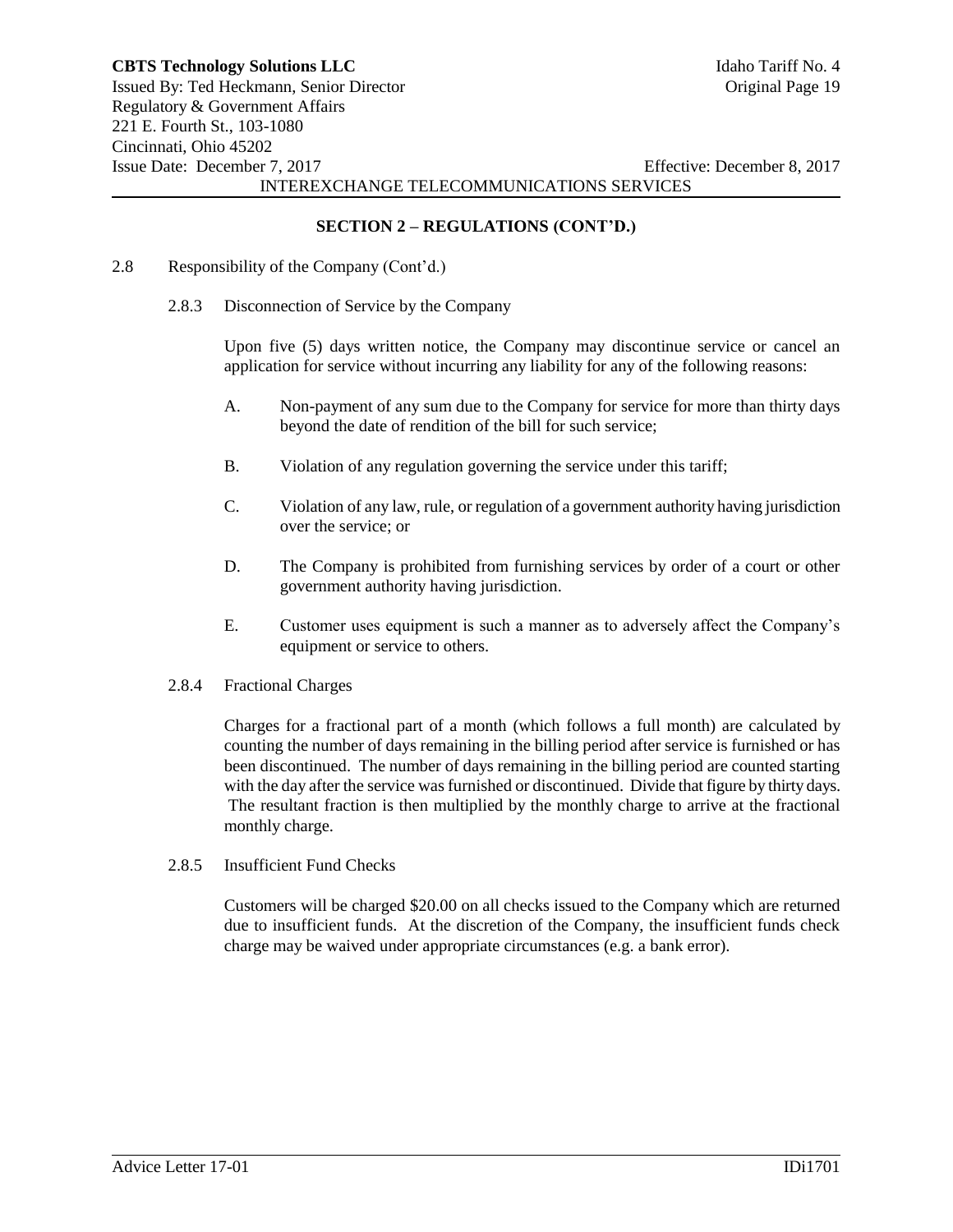# **SECTION 2 – REGULATIONS (CONT'D.)**

#### 2.9 Taxes and Fees

- 2.9.1 All state and local taxes (e.g., gross receipts tax, sales tax, municipal utilities tax) are not included in the rates under this tariff, but shall be listed as separate line items on the Customer's bill.
- 2.9.2 To the extent that a municipality, other political subdivision or local agency of government, or commission imposes and collects from the Company a gross receipts tax, occupation tax, license tax, permit fee, franchise fee, or regulatory fee, such taxes and fees shall, as allowed by law, be billed pro rata to the Customer receiving service from the Company within the territorial limits of such municipality, other political subdivision or local agency of government.
- 2.9.3 Service shall not be subject to taxes for a given taxing jurisdiction if the Customer provides the Company with written verification, acceptable to the Company and to the relevant taxing jurisdiction, that the Customer has been granted a tax exemption.
- 2.9.4 The Company may adjust its rates or impose additional rates on its Customer to recover amounts it is required by governmental or quasi-governmental authorities to collect from or pay to others. The Company may also adjust its rates or impose additional rates to cover the administrative cost of collecting such charges or paying compensation to other entities.
- 2.9.5 Universal Service Fund

A monthly Universal Service Fund charge will be added to each bill based upon the total intrastate billed revenues. This charge shall in no event exceed the amount of the Idaho Public Utilities Commission assessment levied upon the Company.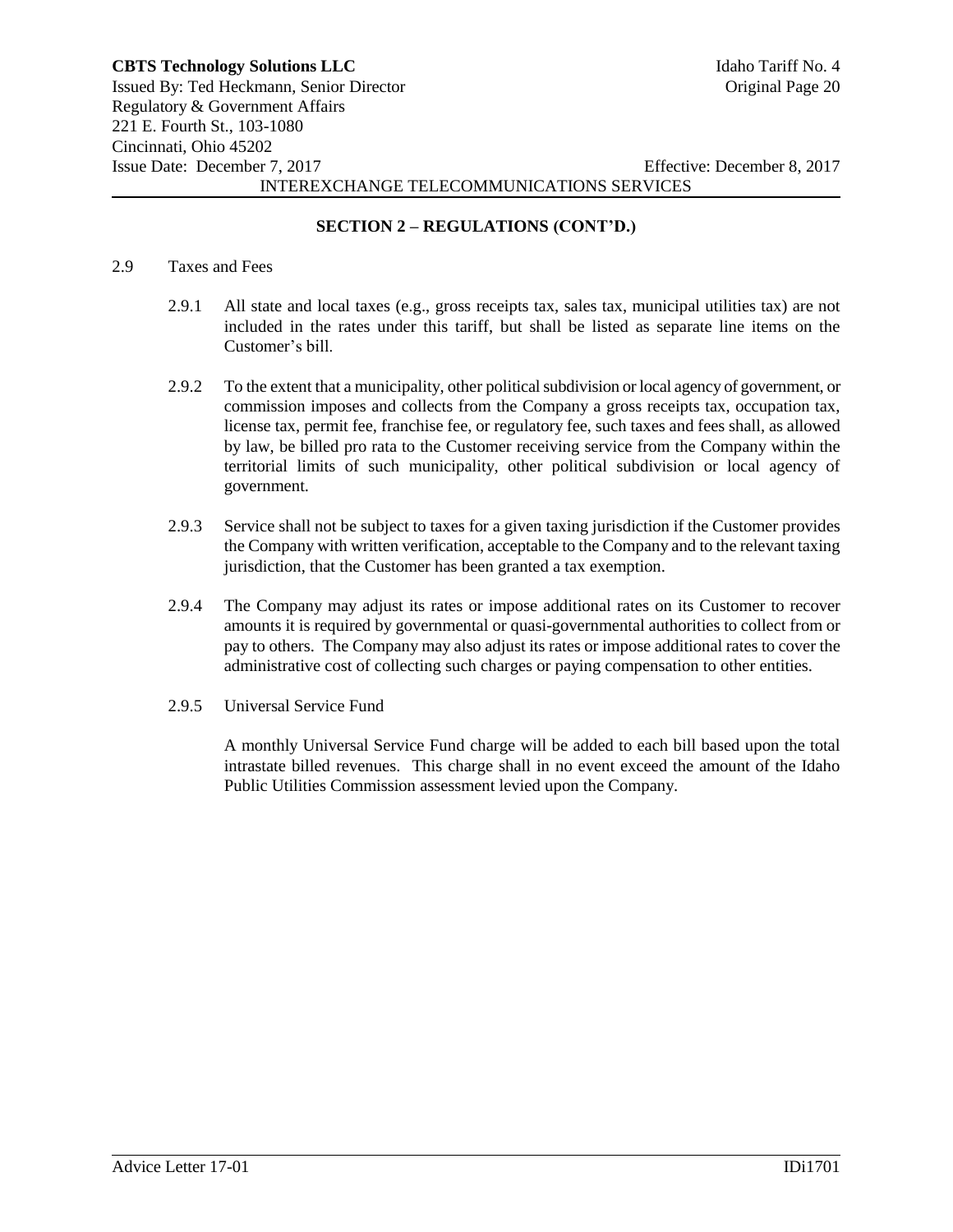### **SECTION 3 - LONG DISTANCE SERVICES**

#### 3.1 Timing of Calls

- 3.1.1 The Customer's monthly usage charges for the Company service are based upon the total number of minutes the Customer uses and the service options to which the Customer subscribes. Chargeable time begins when the connection is established between the calling station and the called station or PBX. Chargeable time ends when the either party hangs up. If the called station hangs up but the calling station does not, chargeable time ends when the connection is released by automatic timing equipment within the telecommunications network.
- 3.1.2 No charges apply if a call is not completed.
- 3.2 Start of Billing

For billing purposes, the start of service is the day following acceptance by the Customer of the Company's service or equipment. The end of service date is the last day of the minimum notification of cancellation or any portion of the last day, after receipt by the Company of notification of cancellation as described in Section 2 of this tariff.

3.3 Interconnection

Service furnished by the Company may be interconnected with services or facilities of other authorized communications common carriers and with private systems, subject to the technical limitations established by the Company. Service technical limitations established by the Company. Service furnished by the Company is not part of a joint undertaking with such other carriers. Any special interface equipment of the Company and other participating carriers shall be provided at the Customer's expense.

Interconnection with the facilities or services of other carriers shall be under the applicable terms and conditions of other carriers' tariffs. The Customer is responsible for taking all necessary legal steps for inter connecting its Customer-provided terminal equipment or communications systems with the Company's. The Customer shall secure all licenses, permits, right-of-ways, and other arrangements necessary for such interconnection.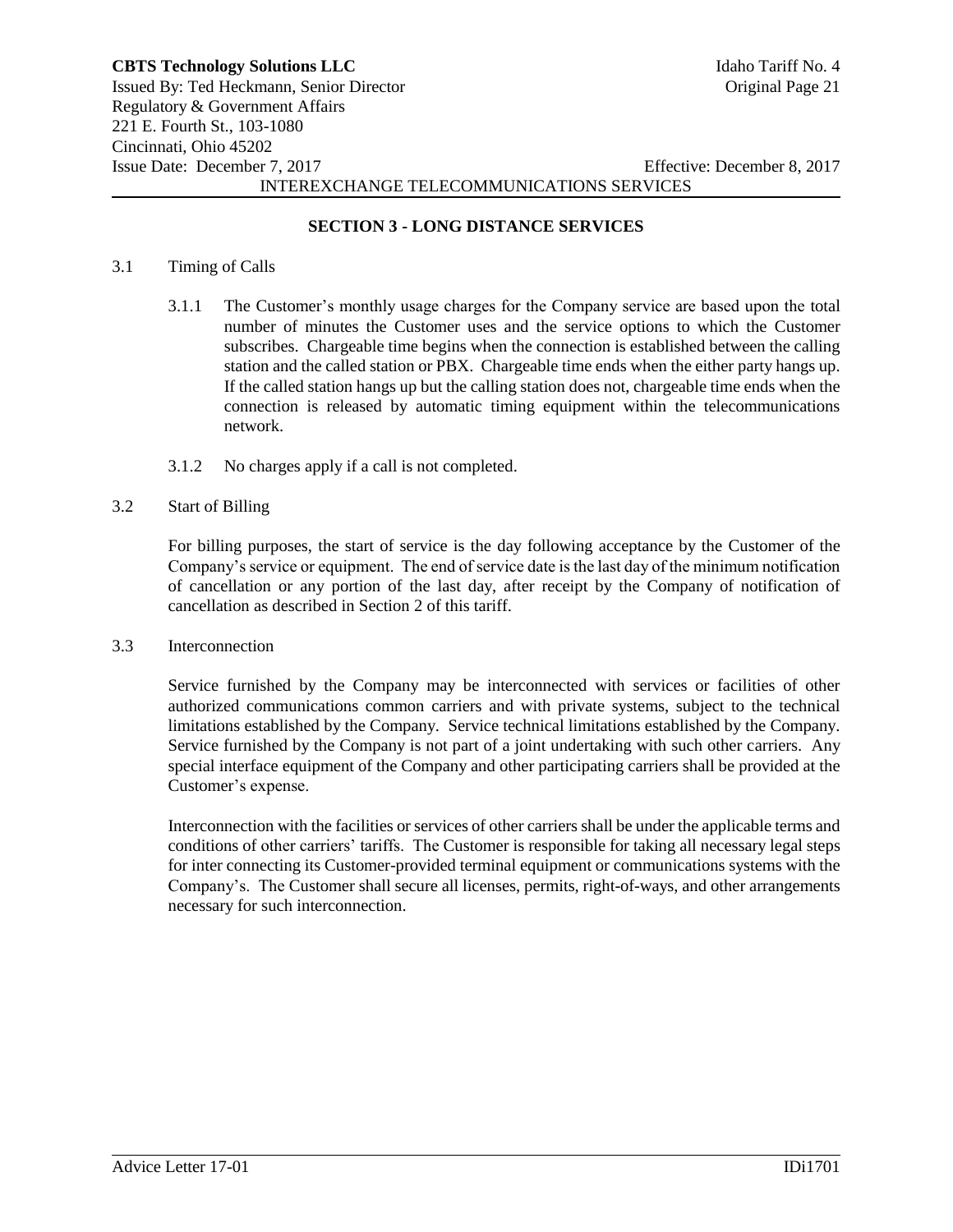# **SECTION 3 - LONG DISTANCE SERVICES (CONT'D.)**

### 3.4 Terminal Equipment

The Company's service may be used with or terminated in Customer provided terminal equipment or Customer provided communication systems, such as teleprinter, handsets, or data sets. Such terminal equipment shall be furnished and maintained at the expense of the Customer, except as otherwise provided. The Customer is responsible for all costs at its premises, including Customer personnel, wiring, electrical power, and the like incurred in its use of the Company's service.

The Customer shall ensure that its terminal facilities are of the proper mode, band-width, power, data, speed, and signal level for the intended use of the Customer, and that the signals do not damage the Company's equipment, injure personnel or degrade service to other Customers.

If the Customer fails to maintain and operate its terminal equipment properly, resulting in the occurrence or possibility of harm to the Company's equipment or personnel, or impairment to the quality of service to other Customers, the Company may, upon written notice, require the use of protective equipment at the Customer's expense. If this fails to produce satisfactory quality and safety of service, the Company may, upon written notice, terminate the Customer's service.

3.5 Calculation of Distance

Usage charges for all mileage sensitive products are based on the airline distance between rate centers associated with the originating and terminating points of the call.

The airline mileage between rate centers is determined by applying the formula below to the vertical and horizontal coordinates associated with the rate centers involved. The Company uses the rate centers and associated vertical and horizontal coordinates that are currently being used within the industry.

Formula:

$$
\sqrt{\frac{(V_{1}-V_{2})^{2}+(H_{1}-H_{2})^{2}}{10}}
$$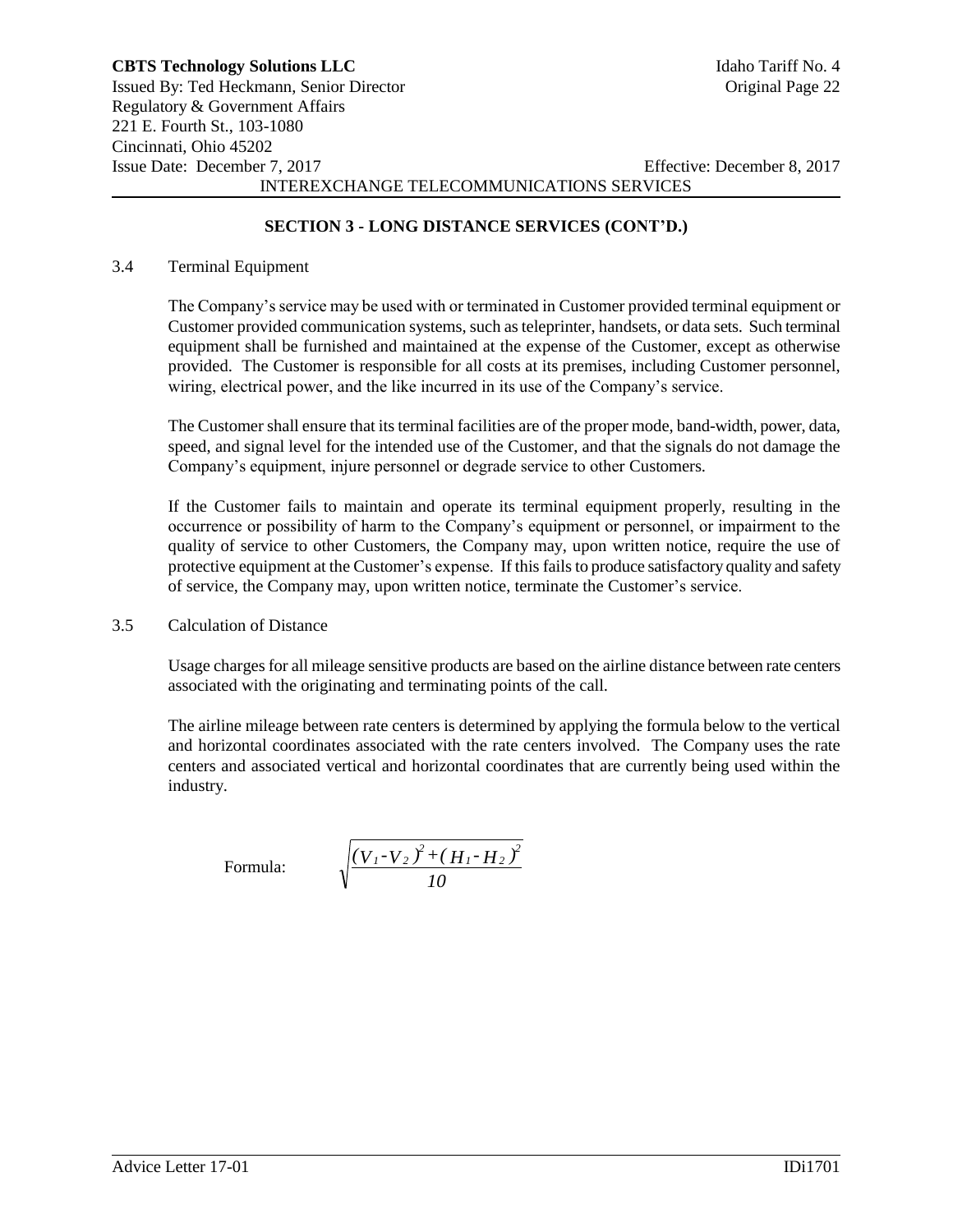## **SECTION 3 - LONG DISTANCE SERVICES (CONT'D.)**

3.6 Minimum Call Completion Rate

The Customer can expect a call completion rate of 99% per 100 calls attempted during peak use periods for all Feature Group  $D(1+)$  services. The Company will engineer its switching systems on the basis that ninety-nine percent (99%) of the Customers accessing their system will be served during the busy hour.

3.7 Special Service Arrangements

Special Service Arrangement charges will be based on the estimated cost of furnishing such services including the cost of operating and maintaining such a service, the cost of equipment and materials used in providing such a service, the cost of installation including engineering, labor supervision, transportation, and the cost of any other specific item associated with the particular Special Service Arrangement request.

3.8 General

The Company offers Message Telecommunications Service or MTS, Inbound 800 Service, Calling Card Service and Alternative Operator Assisted calling programs. The Customer's total monthly use of Carrier's service is charged at the applicable rates per minute set forth herein.

3.8.1 Message Telecommunications Service (MTS)

MTS or 1+ dialing is achieved by when the LEC programs the Customer's telephone lines to automatically route  $1+$  calls to the Company's network. Service is billed in six  $(6)$  second increments, with a minimum billing of (30) seconds for business Customers and a minimum billing of (60) sixty seconds for residential Customers.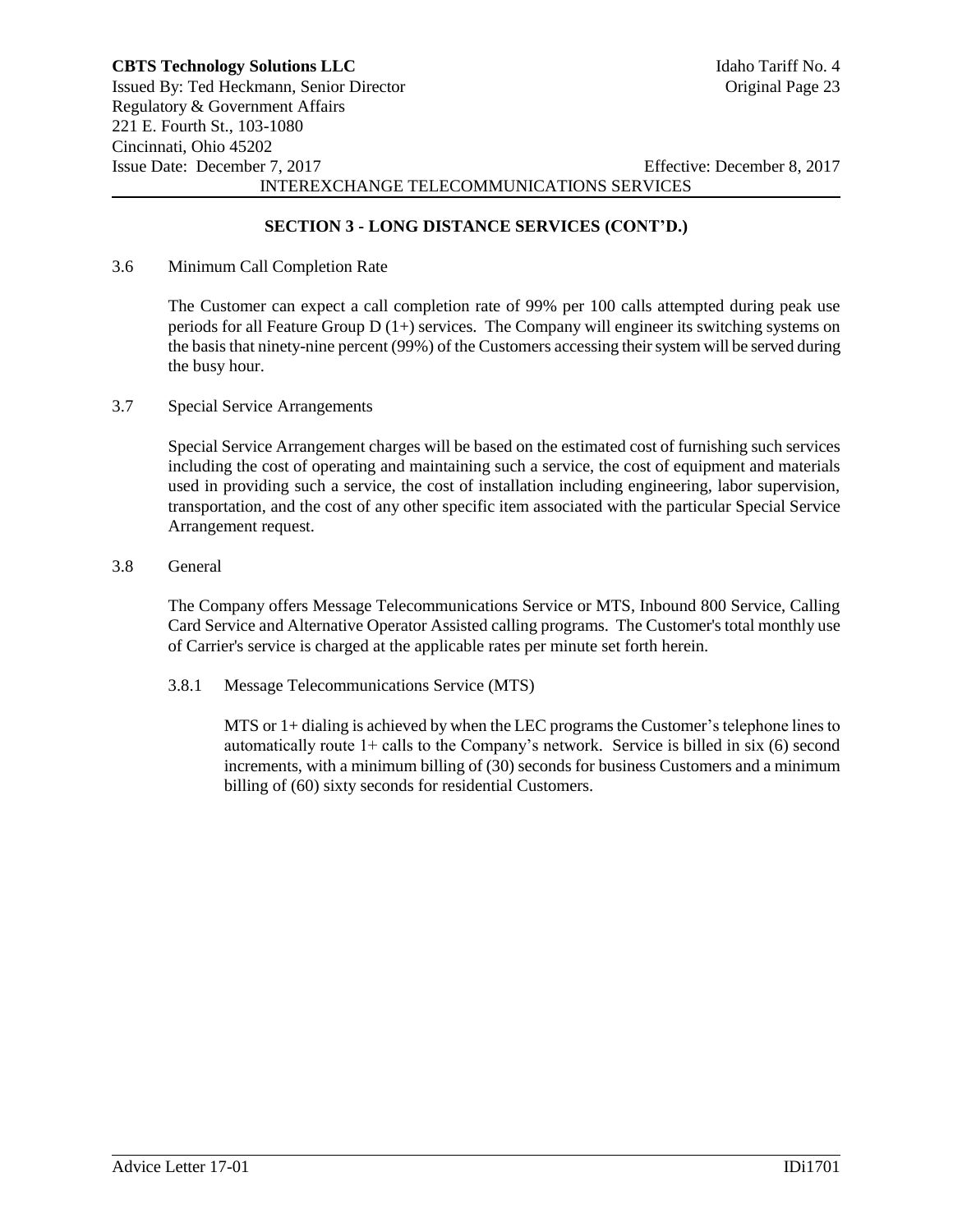### **SECTION 3 - LONG DISTANCE SERVICES (CONT'D.)**

#### 3.8 General (Cont'd.)

3.8.2 Toll Free (i.e., 800/888) Service

Toll Free Service is inbound telecommunications service which permits calls to be completed to the Customer's location without charge to the calling party. Access to the service is gained by dialing a ten-digit telephone number which terminates at the Customer's location. Toll Free Services originate via normal shared use facilities and are terminated via the Customers' local exchange service access line.

The Company will accept a prospective Toll-Free Service at Customer's request for up to ten (10) toll free telephone numbers and will reserve such numbers on a first-come first-served basis. All request for Toll Free Service number reservations must be written, dated and signed by the Customer. The Company does not guarantee the availability of numbers until assigned. The requested Toll-Free Service telephone numbers, if available, will be reserved for and furnished to the Customer.

If a Customer who has received a Toll-Free Service number does not subscribe to Toll Free Service within thirty (30) days, the Company reserves the right to re-assign the number to another Customer.

3.8.3 Calling Card Service

Calling Card Service allows subscribers who are away from home or office to place calls by gaining access to the Company's network via an 800 number. Calling Card Service is provided upon request to presubscribed Customer and is not a stand-alone product.

3.8.4 Directory Assistance

Listed telephone numbers will be provided to requesting Customers at a per call charge.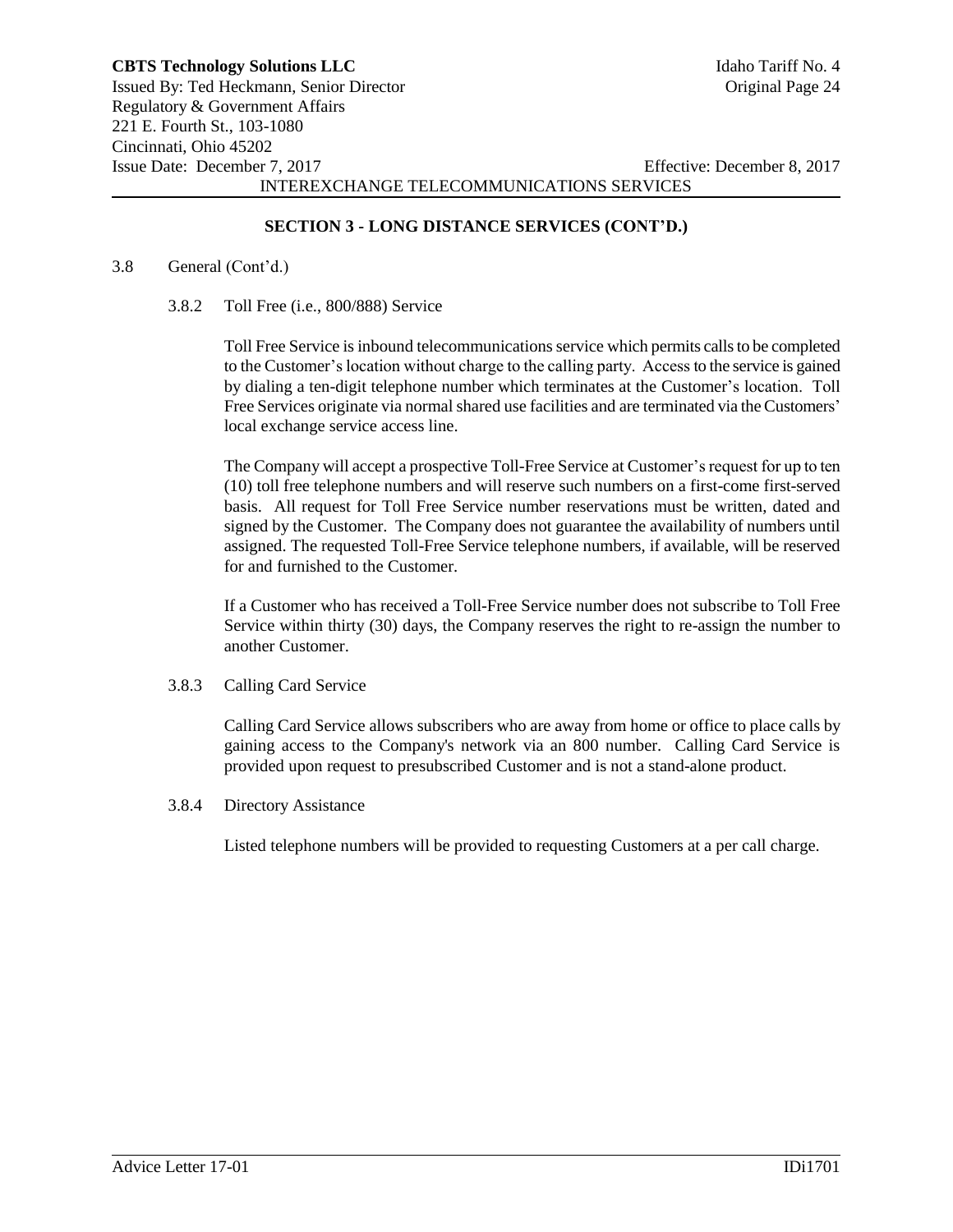### **SECTION 3 - LONG DISTANCE SERVICES (CONT'D.)**

- 3.9 Usage Charges and Billing Increments
	- 3.9.1 Usage Charges

Usage charges are determined by the time of day rate periods and minutes of use within each rate period. The rate period is determined by the time and day of call origination at the Customer's location.

3.9.2 Billing Increments

Unless specifically stated in the product description, usage is billed in sixty (60) second increments.

3.9.3 Casual Calling Plan

Per Minute Rate:  $$0.20$ 

3.10 Pay Telephone (Payphone) Surcharge

A surcharge shall be assessed for each call made from a pay telephone to a Company-provided tollfree number or placed by using a travel card and dialing the Company's prefix in the form 101XXXX. This charge is to compensate the Company for the Federal Communications Commission assessment which is paid by the Company to pay telephone service providers for the use of their pay telephone instruments. The following charges are applicable on the first day of the billing month following the effective date of FCC Order 99-7 in CC Docket No. 96-128.

Per Call Charge:  $\$0.60$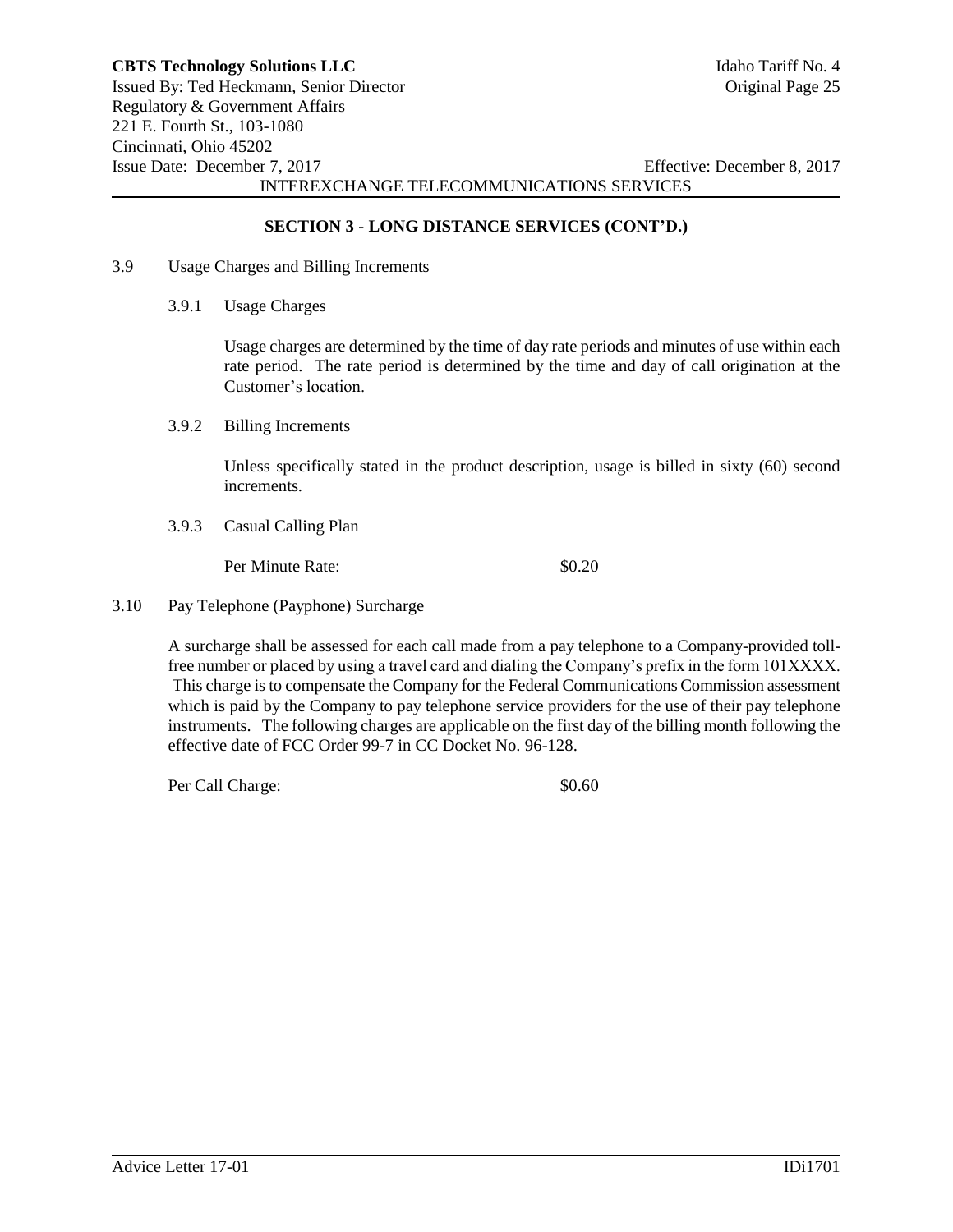# **SECTION 3 - LONG DISTANCE SERVICES (CONT'D.)**

# 3.11 Calling Card Services

Per Minute Rates (unless stated otherwise in toll plan rates)

|      | Residence                               | \$0.25/minute                                                                |
|------|-----------------------------------------|------------------------------------------------------------------------------|
|      | <b>Business</b>                         | \$0.23/minute                                                                |
|      | Surcharge<br>Domestic                   | \$0.69 per call                                                              |
| 3.12 | Toll Free (i.e., 800/888) Service Rates |                                                                              |
|      | <b>Monthly Service Charge</b>           | \$7.50                                                                       |
|      | Time of Day Routing Service:            | \$100.00 per setup, change or removal                                        |
|      | Area Code blocking:                     | \$100.00 per setup, change or removal                                        |
|      | 800 Directory Service:                  | \$13.69<br><b>Monthly Service Charge</b><br>\$15.00<br><b>Initial Charge</b> |
| 3.13 | Directory Assistance Charge             |                                                                              |
|      | Per Call Charge                         | \$0.99                                                                       |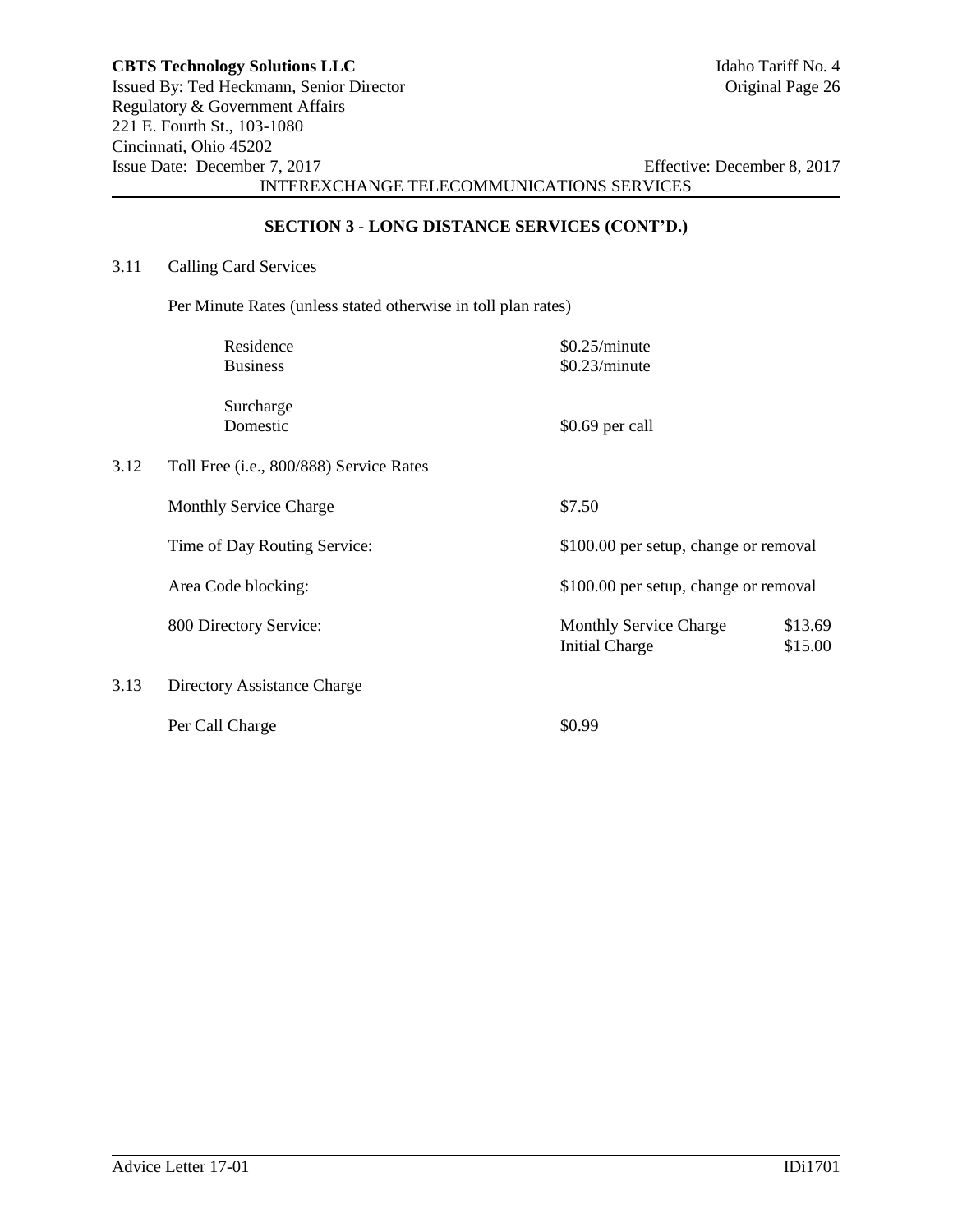# **SECTION 3 - LONG DISTANCE SERVICES (CONT'D.)**

#### 3.14 Operator Services

Operator services are available to Consumers from any Customer location. Operator Services allows the Consumer to place a call from a Customer location and arrange for billing other than to the originating telephone number. Calls are rounded up to the next whole minute for billing purposes and are billed to the Consumer through the monthly bill of the Consumer's local exchange carrier.

The following billing arrangements are available to Consumers through the Company's Operator Services:

#### a. Customer Dialed Calling/Credit Card

This is a service whereby the end user dials all of the digits necessary to route and bill the call without any operator assistance. Such calls may be billed either to a telephone company issued calling card or a commercial credit card.

#### b. Operator Station

This is a service whereby the caller places a non-person-to-person call with the assistance of an operator (live or automated). When placing an operator station call, the caller is connected to a non-specified individual at the terminating end. Such calls may be billed to a calling card, credit card, the called number (collect) or a valid third-party telephone number.

#### c. Person-to-Person

This is a service whereby the person originating the call specifies to CBTS Technology Solutions LLC's operator a particular person to be reached, or a particular person, station, room number, department, or office to be reached through a PBX attendant. Person-to-person calls may be billed to a calling card, credit card, the called number (collect) or a valid third-party telephone number.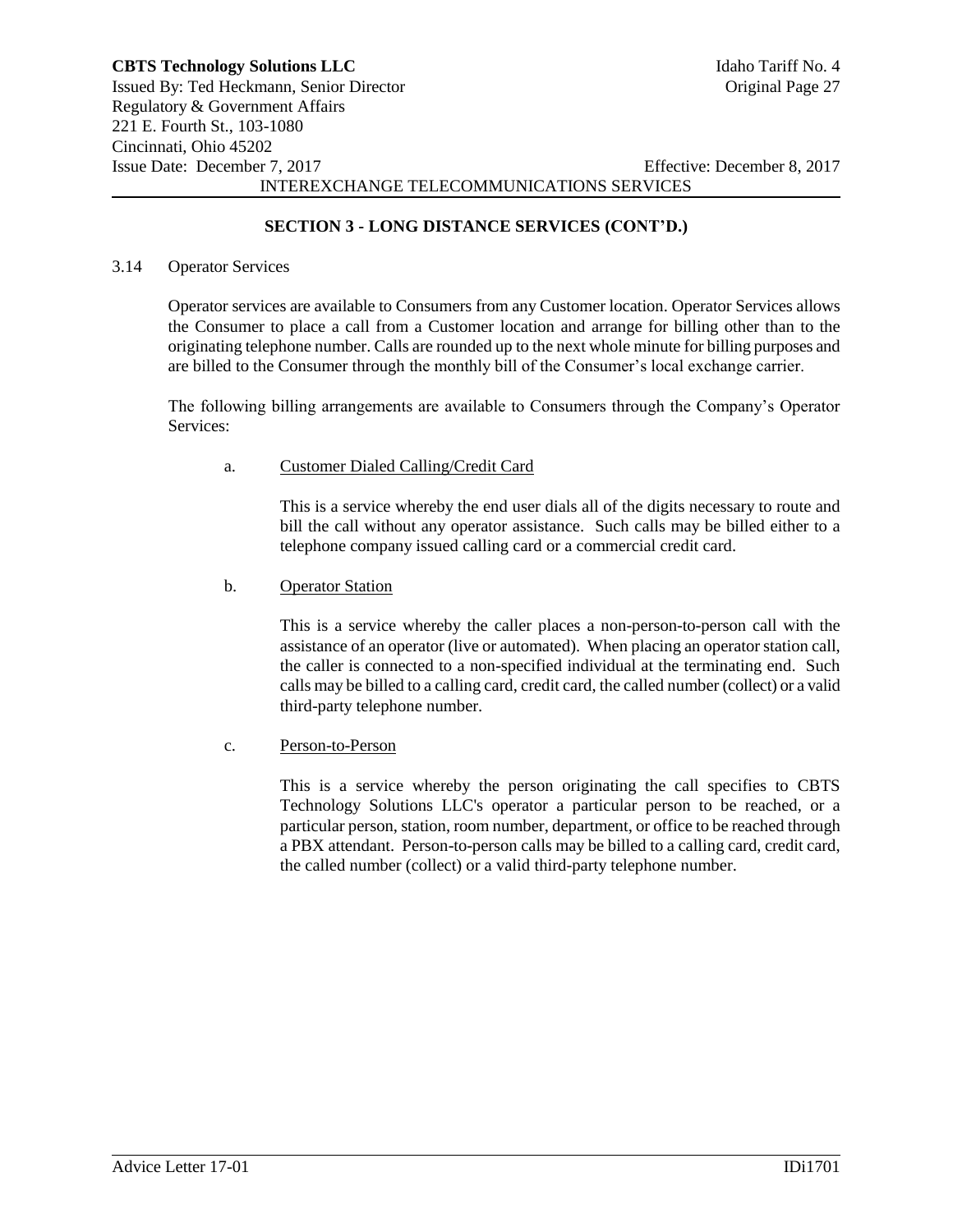221 E. Fourth St., 103-1080 Cincinnati, Ohio 45202 Issue Date: December 7, 2017 Effective: December 8, 2017 INTEREXCHANGE TELECOMMUNICATIONS SERVICES

### **SECTION 3 - LONG DISTANCE SERVICES (CONT'D.)**

3.14 Operator Services (Cont'd.)

3.14.1 Rates

\$1.15 per minute

Operator Assisted Surcharges:

| <b>Customer Dialed Calling Card Station</b> | \$4.99 |
|---------------------------------------------|--------|
| <b>Operator Dialed Calling Card</b>         | \$5.50 |
| <b>Operator Station</b>                     | \$6.50 |
| <b>Billed to Third Party</b>                | \$9.99 |
| Person to Person                            | \$9.99 |
|                                             |        |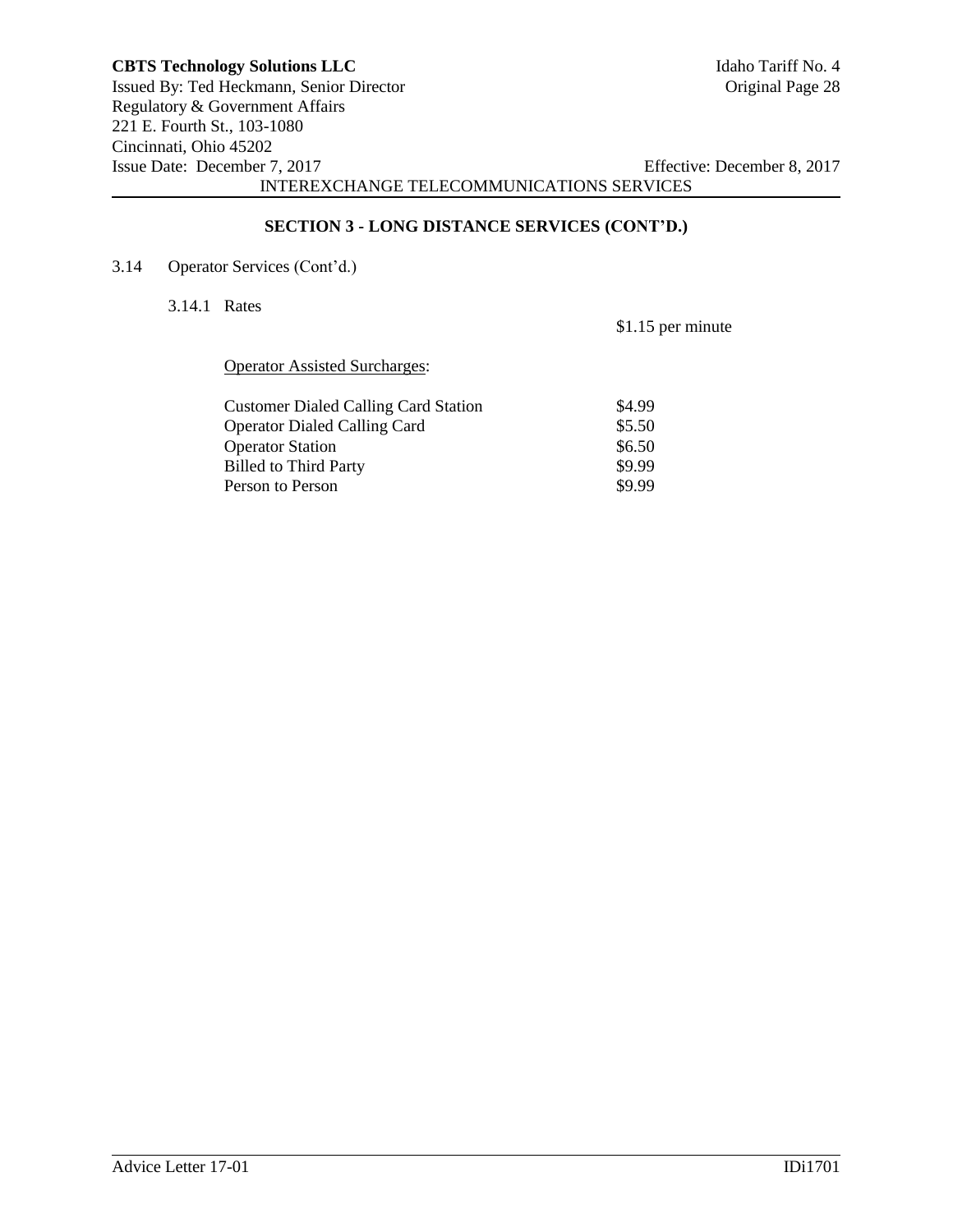### **SECTION 3 - LONG DISTANCE SERVICES (CONT'D.)**

#### 3.16 Residential Toll Plans

- 3.16.1 Service Descriptions
	- 1. AnyTime 500 (Product 64)

For a monthly service fee, Customers subscribing to this plan will receive 500 minutes of outbound domestic long distance each month. A per minute rate will apply after the initial 500 minutes. Plan includes a calling card. 8XX service is available for a monthly fee. Call detail will be provided on monthly bills only when plan minutes are exceeded or upon Customer's request.

2. AnyTime 750 (Product 189)

For a monthly service fee, Customers subscribing to this plan will receive 750 minutes of outbound domestic long distance each month. A per minute rate will apply after the initial 750 minutes. Plan includes a calling card. 8XX service is available for a monthly fee. Call detail will be provided on monthly bills only when plan minutes are exceeded or upon Customer's request.

### 3. AnyTime 1000 (Product 198)

For a monthly service fee, Customers subscribing to this plan will receive 1000 minutes of outbound domestic long distance each month. A per minute rate will apply after the initial 1000 minutes. Plan includes a calling card. 8XX service is available for a monthly fee. Call detail will be provided on monthly bills only when plan minutes are exceeded or upon Customer's request

4. Basic II (Product 368)

Customers subscribing to this plan will receive a \$.10 per minute rate on Intrastate  $1+$ outbound service. There is a monthly, minimum usage charge associated with this plan. Calls that will be applied to the minimum usage include inbound and outbound toll calls, calling card calls; collect calls, and operator-assisted calls. Plan includes a calling card.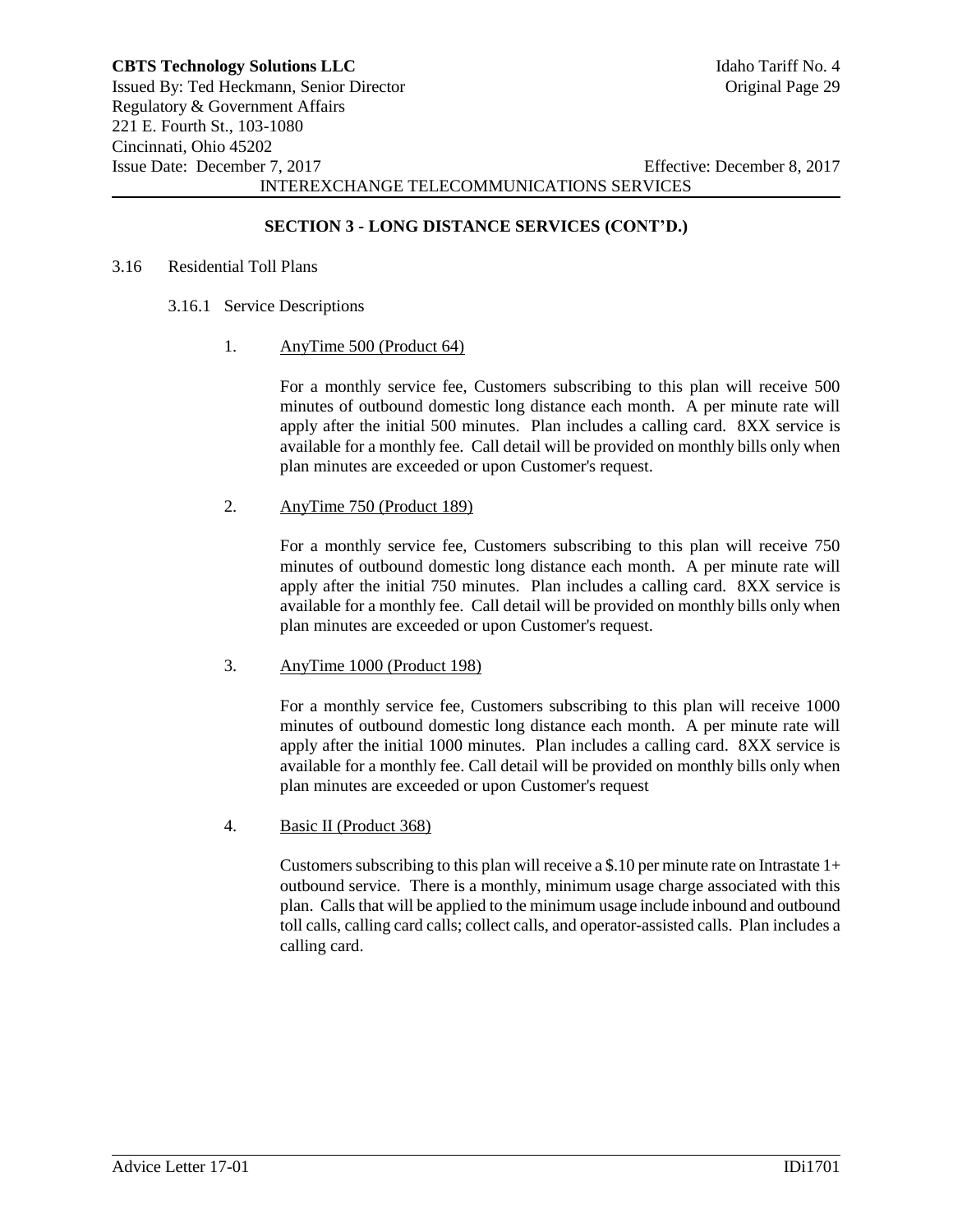## **SECTION 3 - LONG DISTANCE SERVICES (CONT'D.)**

- 3.16 Residential Toll Plans (Cont'd.)
	- 3.16.1 Service Descriptions (Cont'd.)
		- 5. AnyTime 100 (Product 591)

For a monthly service fee, Customers subscribing to this plan will receive 100 minutes of outbound domestic long distance each month. A per minute rate will apply after the initial 100 minutes. Plan includes a calling card. 8XX service is available for a monthly fee. Call detail will be provided on monthly bills only when plan minutes are exceeded or upon Customer's request.

6. AnyTime 5000 (Product 597)

For a monthly service fee, Customers subscribing to this plan will receive 5000 minutes of outbound domestic long distance each month. A per minute rate will apply after the initial 5000 minutes. Plan includes a calling card. 8XX service is available for a monthly fee. Call detail will be provided on monthly bills only when plan minutes are exceeded or upon Customer's request.

7. AnyTime 375 (Product 951)

For a monthly service fee, Customers subscribing to this plan will receive 375 minutes of outbound domestic long distance each month. A per minute rate will apply after the initial 375 minutes. Plan includes a calling card. 8XX service is available for a monthly fee. Call detail will be provided on monthly bills only when plan minutes are exceeded or upon Customer's request.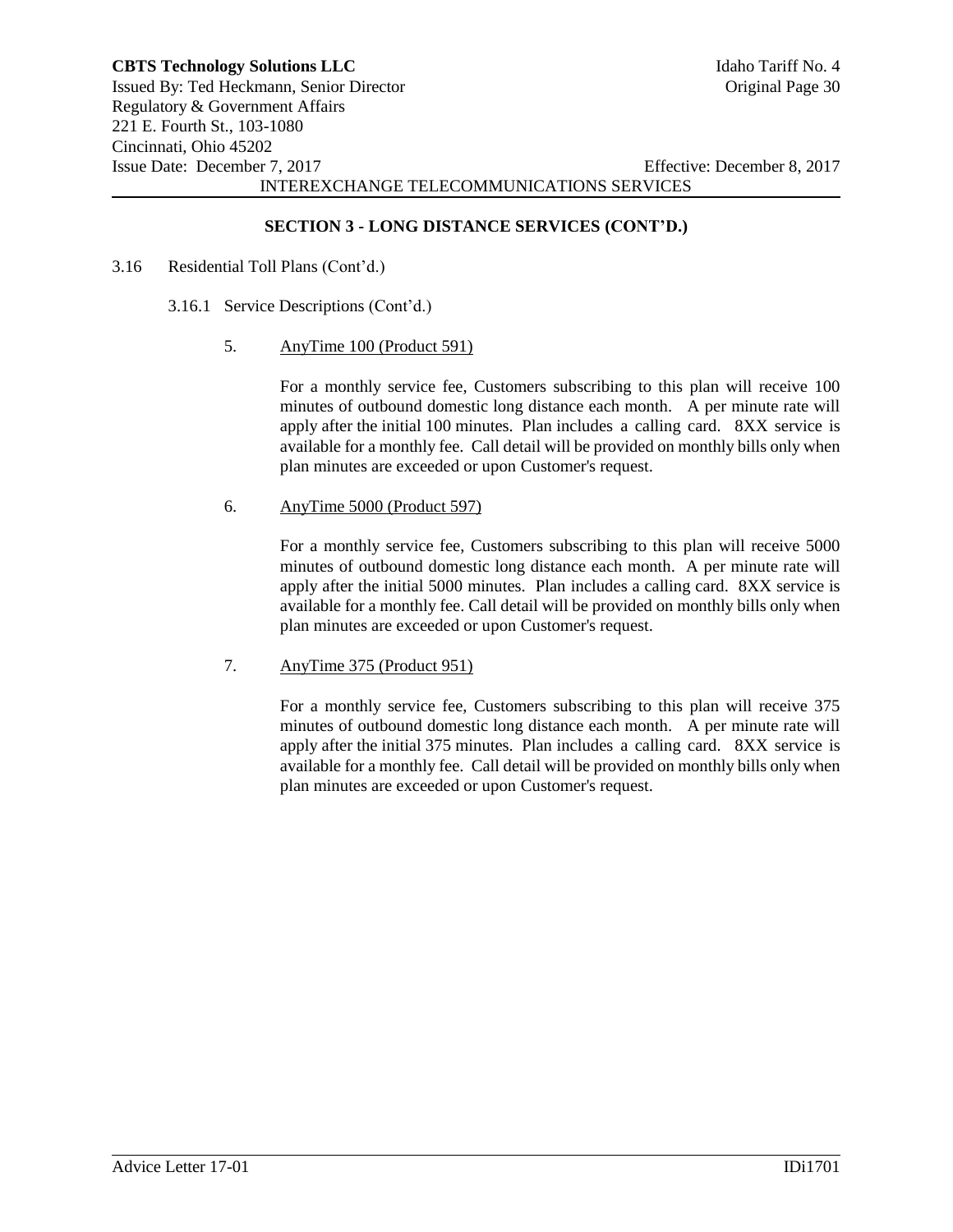## **SECTION 3 - LONG DISTANCE SERVICES (CONT'D.)**

# 3.16 Residential Toll Plans (Cont'd.)

- 3.16.2 Rates and Charges
	- 1. AnyTime 500 (Product 64)

| <b>Rates Per Minute</b>                                                   |         |
|---------------------------------------------------------------------------|---------|
| $1+$ Outbound                                                             | \$0.06  |
| 8XX Inbound                                                               | \$0.06  |
| Monthly Service Fee:                                                      | \$20.00 |
| Outbound rate applies after the first 500 domestic direct dialed minutes. |         |

2. AnyTime 750 (Product 189)

| Rates Per Minute                                                         |         |
|--------------------------------------------------------------------------|---------|
| $1+$ Outbound/8XX Inbound                                                | \$0.06  |
| 8XX Inbound                                                              | \$0.06  |
| Monthly Service Fee:                                                     | \$30.00 |
| Outbound rate applies after the first 750 domestic direct dialed minutes |         |

3. AnyTime 1000 (Product 198)

| <b>Rates Per Minute</b>                                                   |         |
|---------------------------------------------------------------------------|---------|
| 1+ Outbound                                                               | \$0.06  |
| 8XX Inbound                                                               | \$0.06  |
| Monthly Service Fee:                                                      | \$40.00 |
| Outbound rate applies after the first 1000 domestic direct dialed minutes |         |

4. Basic II (Product 368)

| Rates Per minute              |        |
|-------------------------------|--------|
| $1+$ Outbound                 | \$0.10 |
| 8XX Inbound                   | \$0.15 |
| Monthly minimum usage charge: | \$6.95 |

5. AnyTime 100 (Product 591)

| Rates Per minute                                                         |         |
|--------------------------------------------------------------------------|---------|
| 1+ Outbound                                                              | \$0.07  |
| 8XX Inbound                                                              | \$0.07  |
| Monthly Service Fee:                                                     | \$10.00 |
| Outbound rate applies after the first 100 domestic direct dialed minutes |         |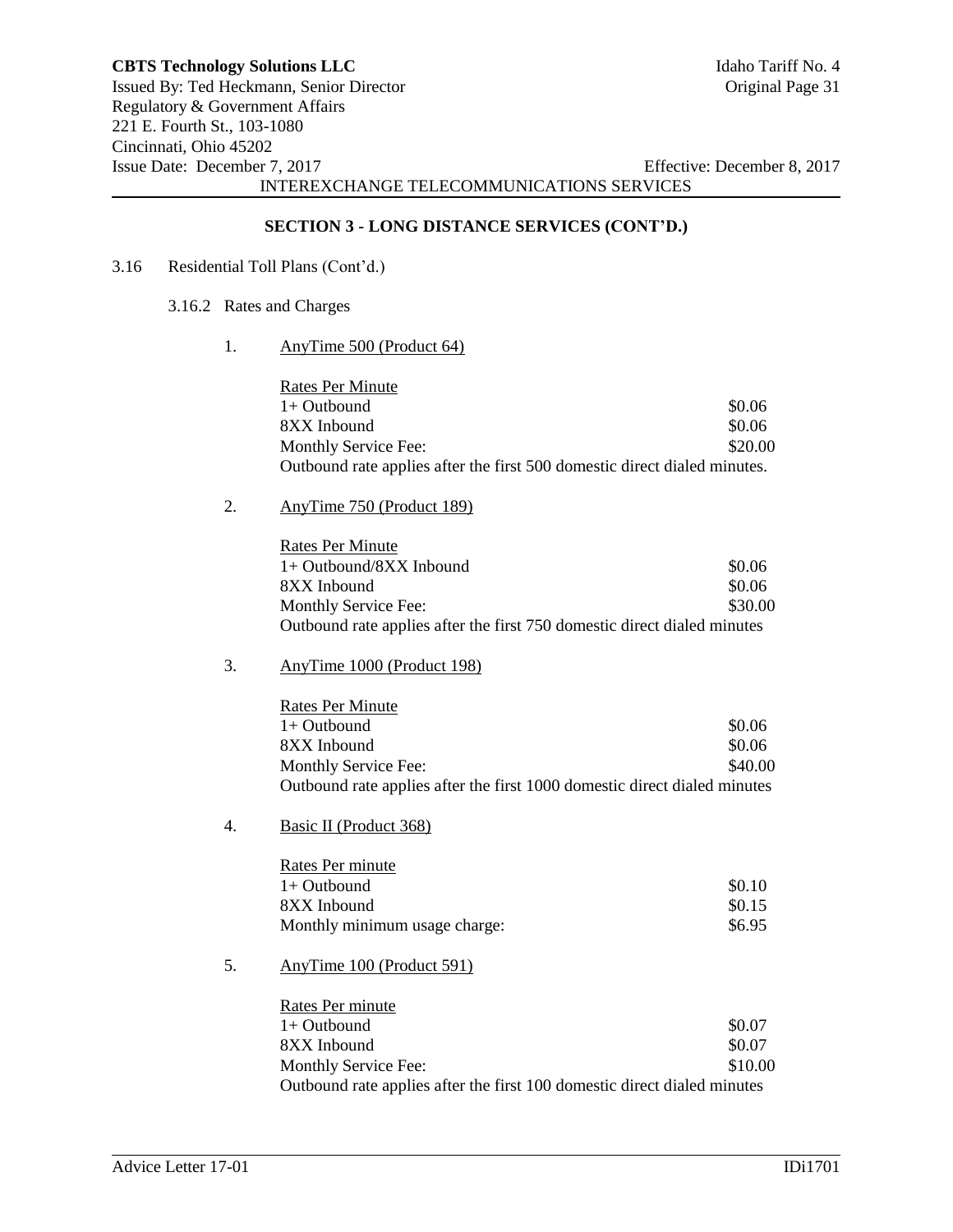# **SECTION 3 - LONG DISTANCE SERVICES (CONT'D.)**

- 3.16 Residential Toll Plans (Cont'd.)
	- 3.16.2 Rates and Charges (Cont'd.)
		- 6. AnyTime 5000 (Product 597)

| Rates Per minute                                                          |          |
|---------------------------------------------------------------------------|----------|
| $1+$ Outbound                                                             | \$0.06   |
| 8XX Inbound                                                               | \$0.06   |
| Monthly Service Fee:                                                      | \$200.00 |
| Outbound rate applies after the first 5000 domestic direct dialed minutes |          |

7. AnyTime 375 (Product 951)

| Rates Per minute                                                         |         |
|--------------------------------------------------------------------------|---------|
| $1+$ Outbound                                                            | \$0.07  |
| 8XX Inbound                                                              | \$0.07  |
| Monthly Service Fee:                                                     | \$15.00 |
| Outbound rate applies after the first 375 domestic direct dialed minutes |         |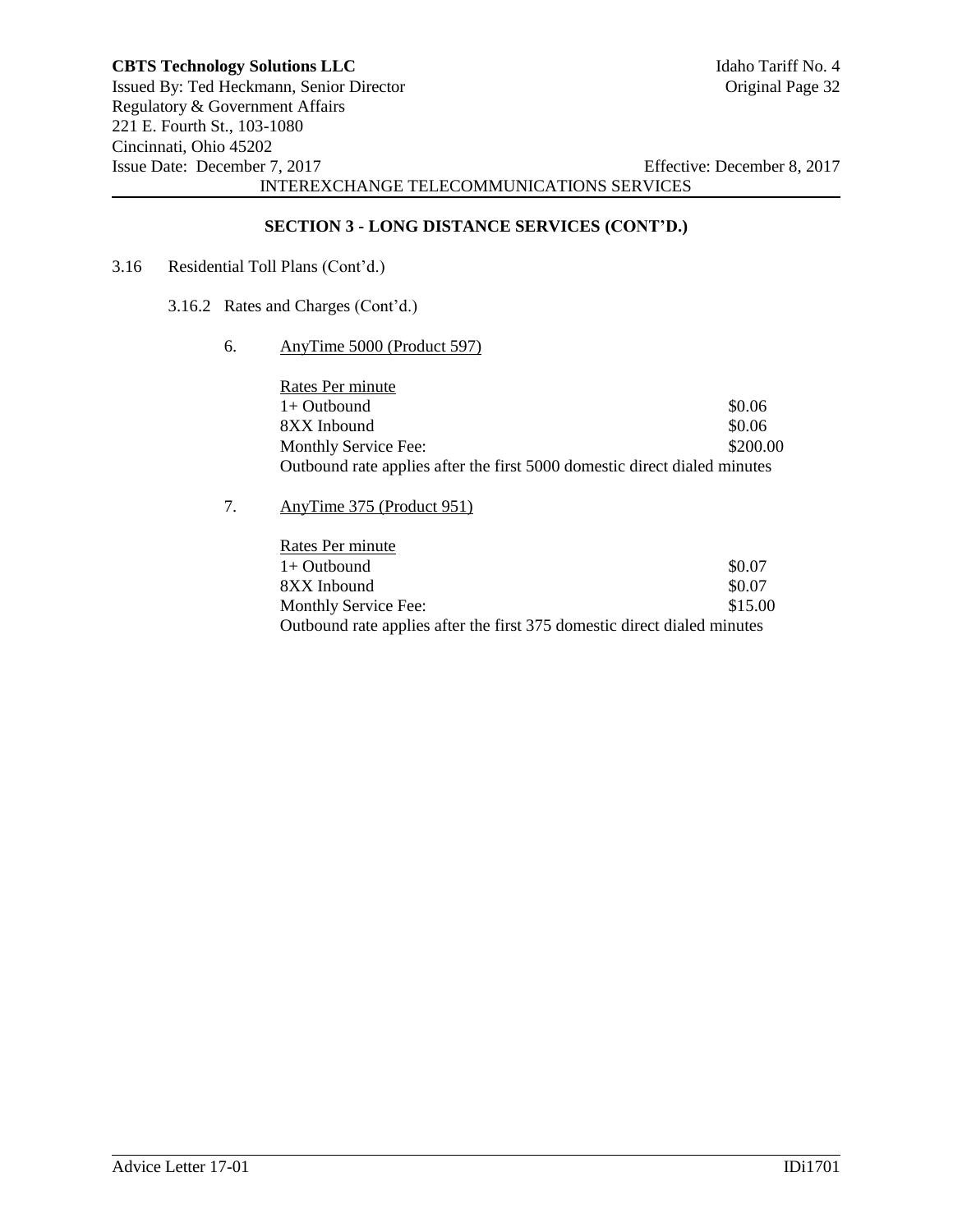## **SECTION 3 - LONG DISTANCE SERVICES (CONT'D.)**

#### 3.17 Business Toll Plans

- 3.17.1 Service Descriptions
	- 1. AnyTime 500 (Product 391)

For a monthly service fee, Customers subscribing to this plan will receive 500 minutes of outbound domestic long distance each month. A per minute rate will apply after the initial 500 minutes. Plan includes a calling card. 8XX service is available for a monthly fee. Call detail will be provided on monthly bills only when plan minutes are exceeded or upon Customer's request.

2. AnyTime 750 (Product 393)

For a monthly service fee, Customers subscribing to this plan will receive 750 minutes of outbound domestic long distance each month. A per minute rate will apply after the initial 750 minutes. Plan includes a calling card. 8XX service is available for a monthly fee. Call detail will be provided on monthly bills only when plan minutes are exceeded or upon Customer's request.

### 3. AnyTime 1000 (Product 395)

For a monthly service fee, Customers subscribing to this plan will receive 1000 minutes of outbound domestic long distance each month. A per minute rate will apply after the initial 1000 minutes. Plan includes a calling card. 8XX service is available for a monthly fee. Call detail will be provided on monthly bills only when plan minutes are exceeded or upon Customer's request.

4. Business Basic II (Product 358) – Business

There is a monthly, minimum usage charge associated with this plan. Calls that will be applied to the minimum usage include inbound and outbound toll calls, calling card calls; collect calls, and operator-assisted calls. Plan includes a calling card.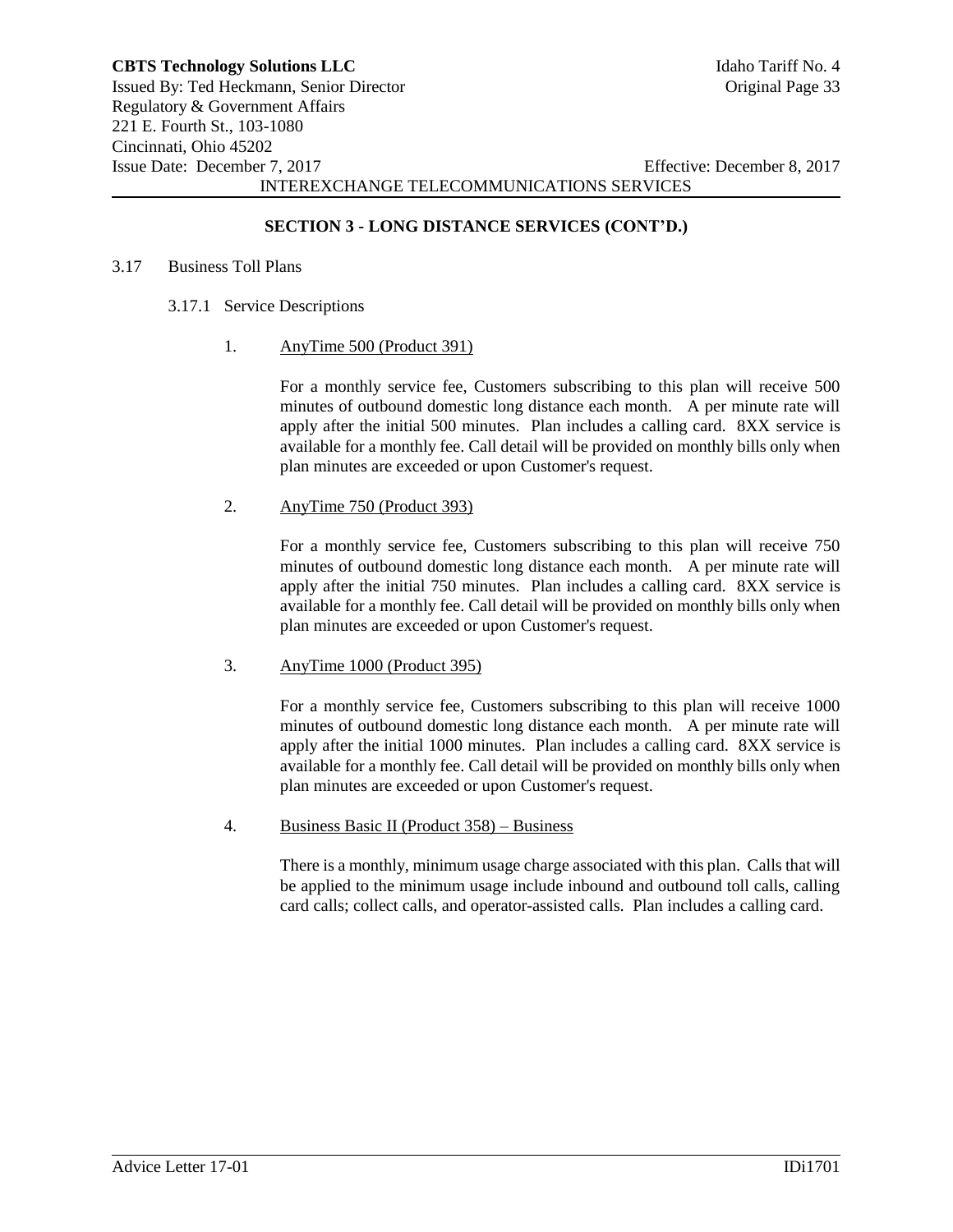## **SECTION 3 - LONG DISTANCE SERVICES (CONT'D.)**

- 3.17 Business Toll Plans (Cont'd.)
	- 3.17.1 Service Descriptions (Cont'd.)
		- 5. AnyTime 100 (Product 593)

For a monthly service fee, Customers subscribing to this plan will receive 100 minutes of outbound domestic long distance each month. A per minute rate will apply after the initial 100 minutes. Plan includes a calling card. 8XX service is available for a monthly fee. Call detail will be provided on monthly bills only when plan minutes are exceeded or upon Customer's request.

6. AnyTime 375 (Product 948)

For a monthly service fee, Customers subscribing to this plan will receive 375 minutes of outbound domestic long distance each month. A per minute rate will apply after the initial 375 minutes. Plan includes a calling card. 8XX service is available for a monthly fee. Call detail will be provided on monthly bills only when plan minutes are exceeded or upon Customer's request.

7. AnyTime 4000 (Product 475)

For a monthly service fee, Customers subscribing to this plan will receive 4000 minutes of outbound domestic long distance each month. A per minute rate will apply after the initial 4000 minutes. Plan includes a calling card. 8XX service is available for a monthly fee.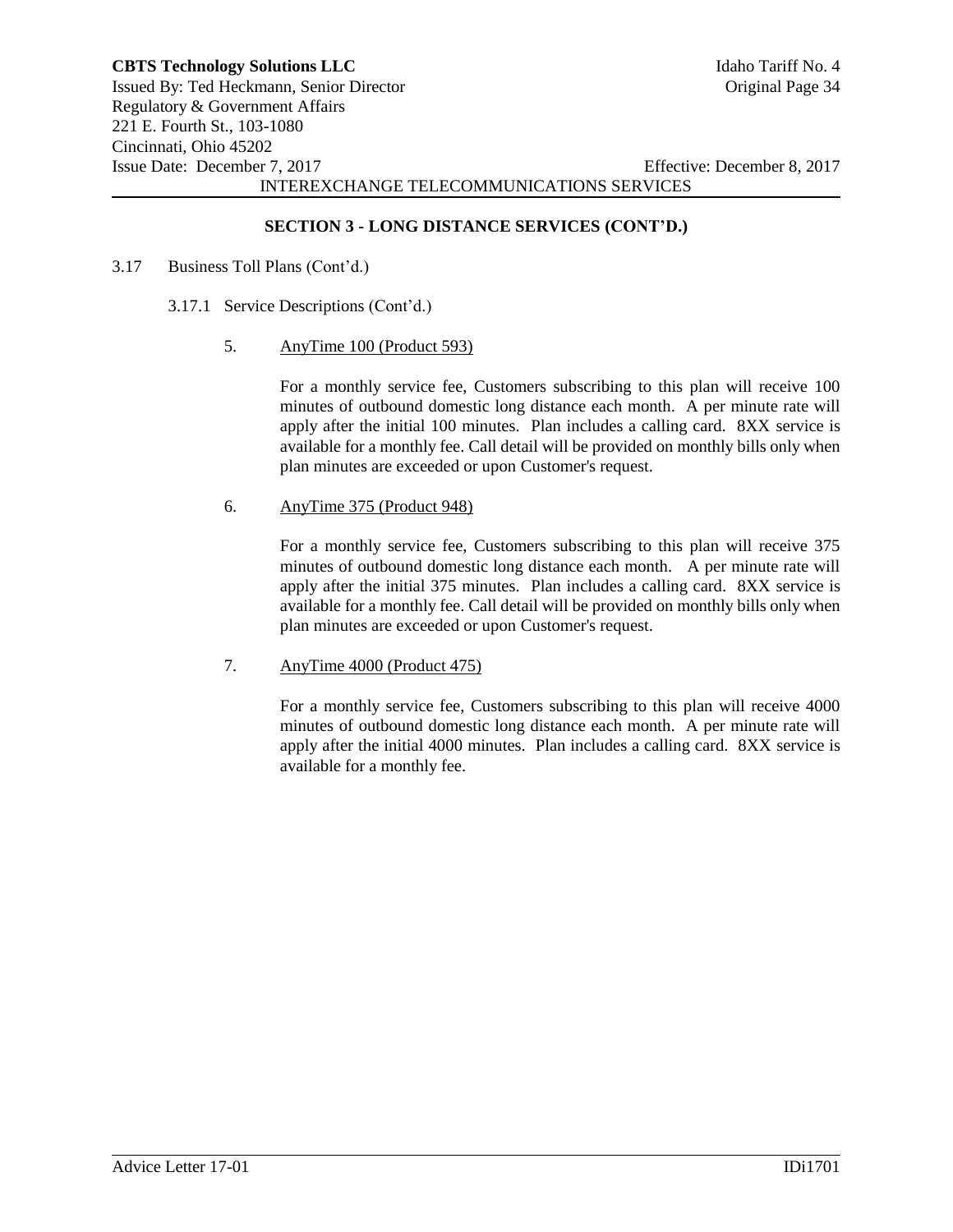# **SECTION 3 - LONG DISTANCE SERVICES (CONT'D.)**

- 3.17 Business Toll Plans (Cont'd.)
	- 3.17.2 Rates and Charges
		- 1. AnyTime 500 (Product 391)

| <b>Rates Per Minute</b>                                                  |         |
|--------------------------------------------------------------------------|---------|
| $1+$ Outbound                                                            | \$0.06  |
| 8XX Inbound                                                              | \$0.06  |
| Monthly Service Fee:                                                     | \$20.00 |
| Outbound rate applies after the first 500 domestic direct dialed minutes |         |

2. AnyTime 750 (Product 393)

| <b>Rates Per Minute</b>                                                  |         |
|--------------------------------------------------------------------------|---------|
| $1+$ Outbound                                                            | \$0.06  |
| 8XX Inbound                                                              | \$0.06  |
| Monthly Service Fee:                                                     | \$30.00 |
| Outbound rate applies after the first 750 domestic direct dialed minutes |         |

3. AnyTime 1000 (Product 395)

| Rates Per Minute                                                          |         |
|---------------------------------------------------------------------------|---------|
| 1+ Outbound                                                               | \$0.06  |
| 8XX Inbound                                                               | \$0.06  |
| Monthly Service Fee:                                                      | \$40.00 |
| Outbound rate applies after the first 1000 domestic direct dialed minutes |         |

4. Business Basic II (Product 358)

| Rates Per minute              |        |
|-------------------------------|--------|
| $1+$ Outbound                 | \$0.09 |
| 8XX Inbound                   | \$0.15 |
| Monthly minimum usage charge: | \$6.95 |